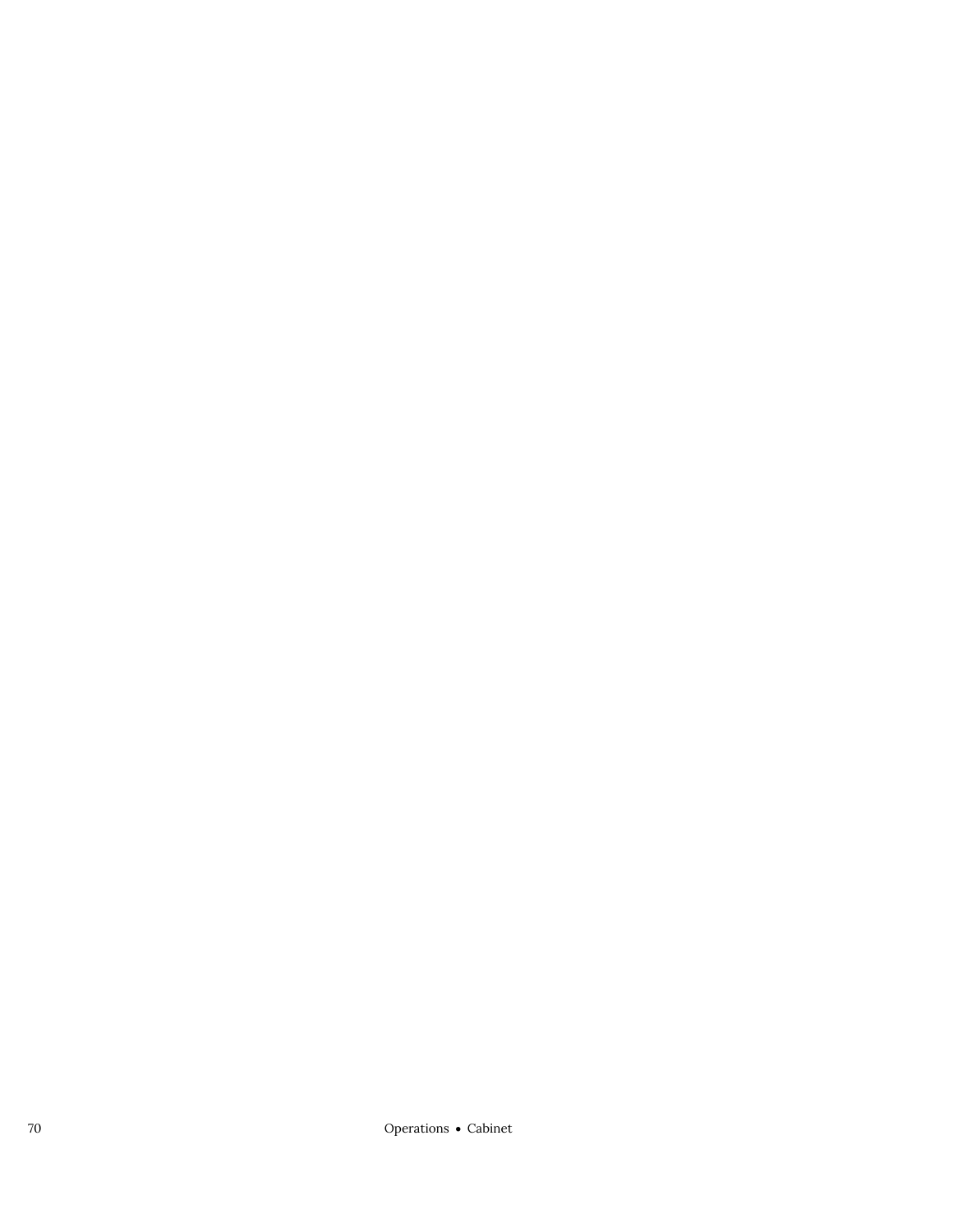## <span id="page-2-0"></span>Operations

## **Patrick Brophy,** *Chief of Operations*

## **Cabinet Mission**

The Operations Cabinet oversees all operational activities that intersect with the management of central facilities. The cabinet also includes Inspectional Services Department which is the regulatory agency for the city buildings and regulated food establishments and businesses.

| <b>Operating Budget</b>            |                                                                                                                | <b>Total Actual '18</b>                             | <b>Total Actual '19</b>                             | <b>Total Approp</b><br>20                           | <b>Total Budget '21</b>                             |
|------------------------------------|----------------------------------------------------------------------------------------------------------------|-----------------------------------------------------|-----------------------------------------------------|-----------------------------------------------------|-----------------------------------------------------|
|                                    | <b>Inspectional Services Department</b><br>Property Management<br><b>Public Facilities Department</b><br>Total | 18,566,591<br>17,927,979<br>5,449,174<br>41,943,744 | 19,170,452<br>19,616,265<br>6,554,872<br>45,341,589 | 18,940,152<br>18,795,900<br>7,169,689<br>44,905,741 | 20,908,524<br>17,160,406<br>7,060,474<br>45,129,404 |
| <b>Capital Budget Expenditures</b> |                                                                                                                | <b>Actual '18</b>                                   | <b>Actual '19</b>                                   | <b>Estimated '20</b>                                | Projected '21                                       |
|                                    | Property Management                                                                                            | 6,847,224                                           | 14,072,205                                          | 26,369,542                                          | 20,025,000                                          |
|                                    | Total                                                                                                          | 6,847,224                                           | 14,072,205                                          | 26,369,542                                          | 20,025,000                                          |
| <b>External Funds Expenditures</b> |                                                                                                                | <b>Total Actual '18</b>                             | <b>Total Actual '19</b>                             | <b>Total Approp</b><br>20                           | <b>Total Budget '21</b>                             |
|                                    | <b>Inspectional Services Department</b>                                                                        | 250,239                                             | 294,312                                             | 41,400                                              | 151,223                                             |
|                                    | Total                                                                                                          | 250,239                                             | 294,312                                             | 41,400                                              | 151,223                                             |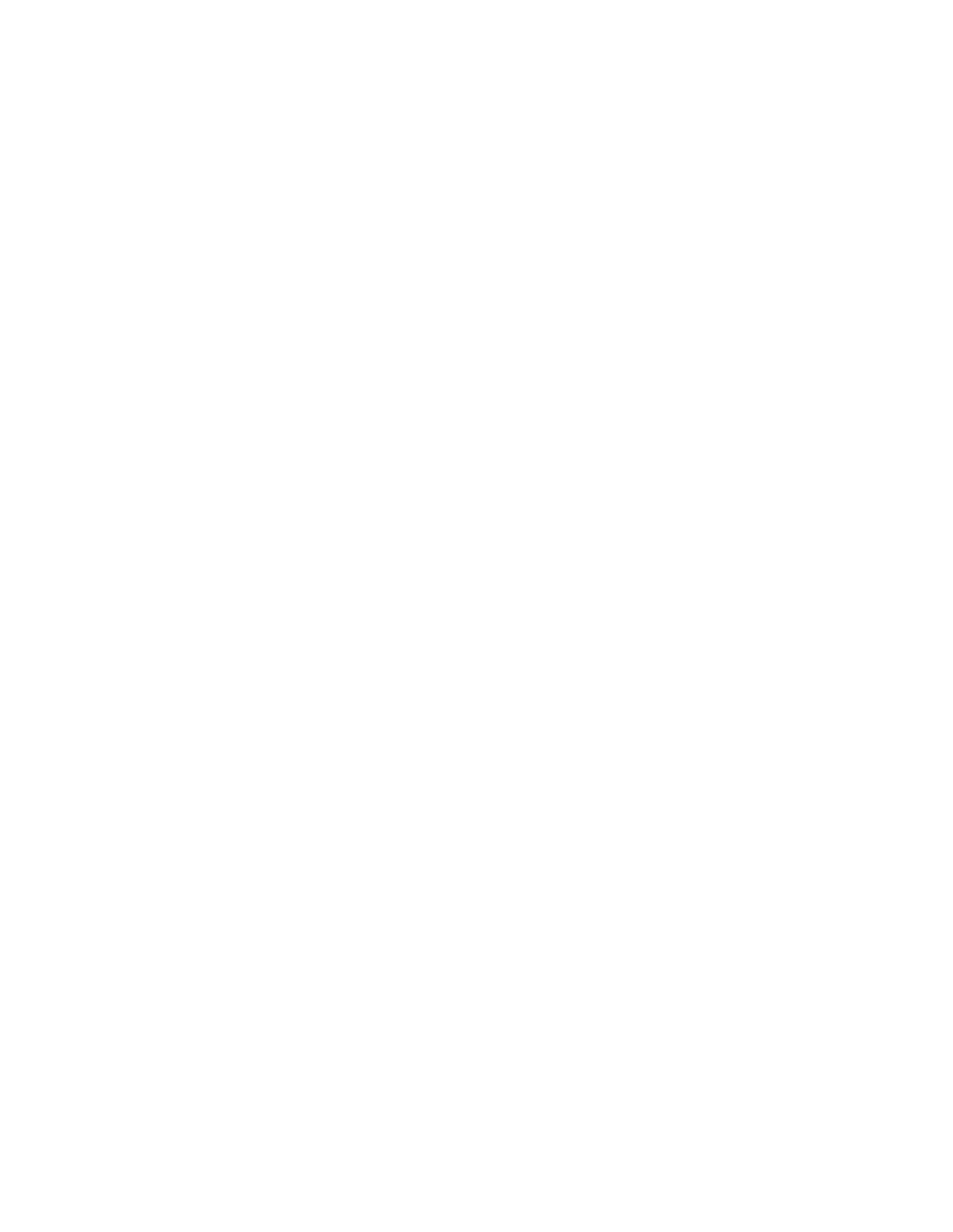# <span id="page-4-0"></span>Inspectional Services Department Operating Budget

### **Dion Irish,** *Commissioner,* **Appropriation 260000**

### **Department Mission**

Inspectional Services Dept

The mission of the Inspectional Services Department (ISD) is to serve the public by protecting the health, safety, and environmental stability of Boston's business and residential communities. To this end, ISD effectively administers and consistently enforces building, housing, and environmental regulations within the City of Boston. The department will continue to use its resources to protect and improve the quality of life in Boston's neighborhoods by providing public information, education, and enforcement.

## **Selected Performance Goals**

## **ISD Administration & Finance**

- Ensure compliance w. City's foreclosed/vacant building ordinance
- Manage the department's legal case load.
- To hear Zoning Board of Appeal cases in a timely manner.
- To improve responsiveness to constituent requests.

### **Buildings & Structures**

 To ensure the safety of buildings by tracking their compliance with codes by means of scheduled inspections.

### **Field Services**

- Prevent housing emergencies and violations.
- Reduce risk of foodborne illness or disease.
- Respond to cleanliness & environmental safety complaints.
- To ensure devices that vendors use to weigh and measure products are accurate.

| <b>Operating Budget</b>      | Program Name                      | <b>Total Actual '18</b> | <b>Total Actual '19</b>   | <b>Total Approp</b><br>20 | <b>Total Budget '21</b> |
|------------------------------|-----------------------------------|-------------------------|---------------------------|---------------------------|-------------------------|
|                              | Commissioner's Office             | 1,162,439               | 1,384,986                 | 1,307,979                 | 1,242,789               |
|                              | Administration & Finance          | 3,256,235               | 3, 155, 473               | 3,225,936                 | 3,838,074               |
|                              | <b>Buildings &amp; Structures</b> | 6,210,530               | 6,629,833                 | 7,187,137                 | 8,538,882               |
|                              | <b>Field Services</b>             | 7,937,387               | 8,000,160                 | 7,219,100                 | 7,288,779               |
|                              | Total                             | 18,566,591              | 19,170,452                | 18,940,152                | 20,908,524              |
|                              |                                   |                         |                           |                           |                         |
| <b>External Funds Budget</b> | <b>Fund Name</b>                  | <b>Total Actual '18</b> | <b>Total Actual '19</b>   | <b>Total Approp</b><br>20 | <b>Total Budget '21</b> |
|                              | Animal Control Fund               | 182,350                 | 219,590                   | $\overline{0}$            | $\theta$                |
|                              | Foreclosure Fund                  | 37,251                  | 10,242                    | 15,200                    | 38,700                  |
|                              | Weights & Measures                | 30,638                  | 64,480                    | 26,200                    | 112,523                 |
|                              | <b>Total</b>                      | 250,239                 | 294,312                   | 41,400                    | 151,223                 |
|                              |                                   |                         |                           |                           |                         |
| <b>Operating Budget</b>      |                                   | <b>Actual '18</b>       | <b>Actual '19</b>         | Approp '20                | Budget '21              |
|                              | <b>Personnel Services</b>         |                         |                           |                           |                         |
|                              | Non Personnel                     | 15,489,737<br>3,076,854 | 16, 151, 368<br>3,019,084 | 16,484,773<br>2,455,379   | 18,038,175<br>2,870,349 |
|                              | Total                             | 18,566,591              | 19,170,452                | 18,940,152                | 20,908,524              |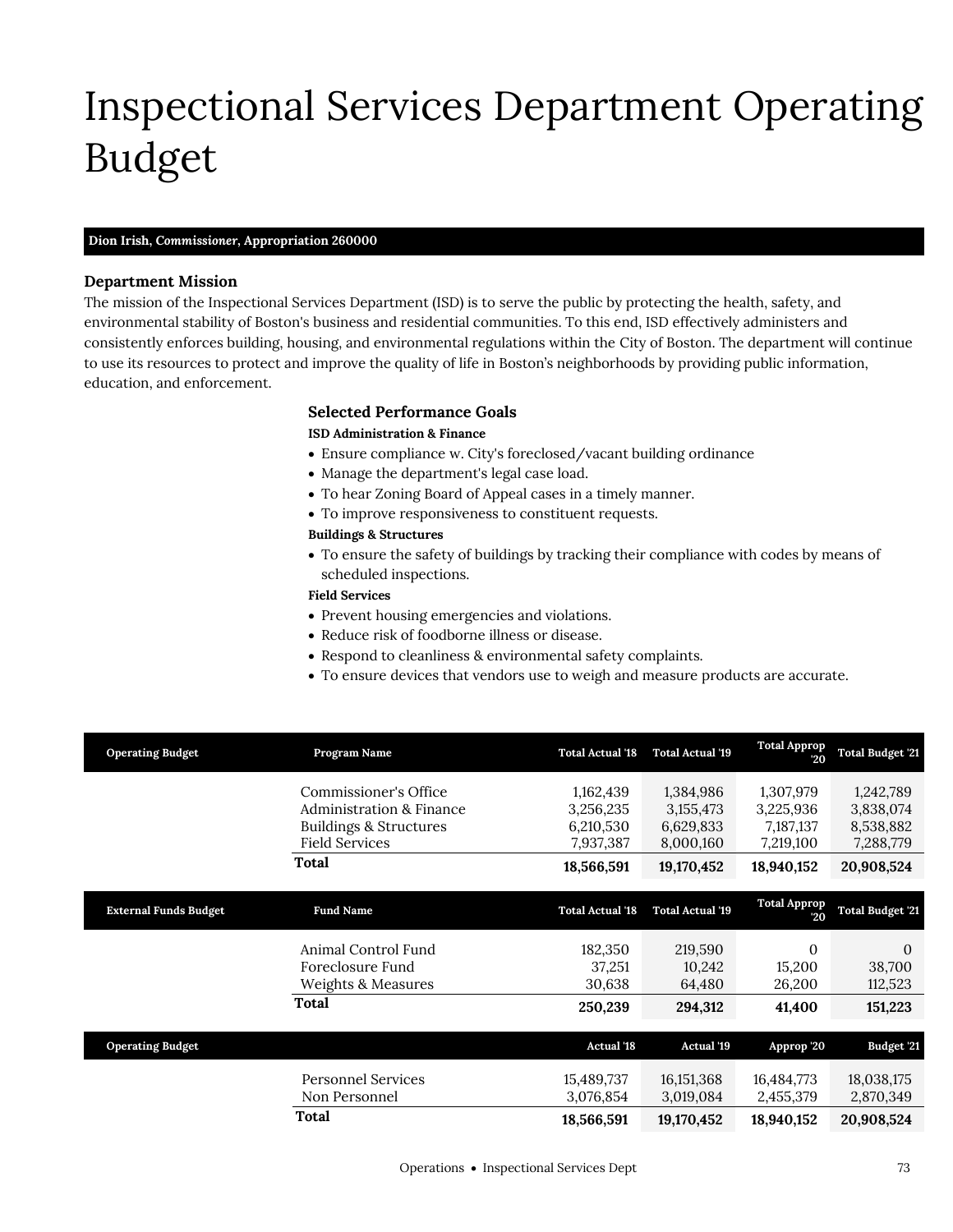# Inspectional Services Dept Operating Budget



### **Authorizing Statutes**

- Establishment, CBC Ord. §§ 9-9.1, 9-9.5- 9-9.7.
- Building & Structural Regulation; Swimming Pool; Elderly/Handicapped, State Building Code, 780 CMR; CBC St. 9 § 207; CBC Ord. § 9-9.10; CBC Ord. §§ 9- 9.11.1-9-9.11.6.
- Housing Inspection, CBC Ord. 9, s. 1-2; State Sanitary Code, 5 CMR 400-419; Ord. 1984, c. 26, 39.
- Health Inspection, State Sanitary Code, 5 CMR 590-595.
- Weights & Measures; Transient Vendors & Hawkers; Inspection & Sale of Food, Drugs, Various Articles, 1817 Mass. Acts ch. 50, §§ 1-6; CBC St.9 § 10; CBC Ord. § 9-2.1; M.G.L.A. cc. 6, 94, 101; M.G.L.A. c. 98, § 56.
- Rodent Control, State Sanitary Code, 105 CMR 550.
- Board of Appeals, CBC St. 9 §§ 150-152; CBC Ord. §§ 9-4.1-9-4.2, 9-9.5.
- Board of Examiners, CBC St.9 §§ 150-152; CBC Ord. §§ 9-8.1-9-8.2, 9-9.5.

### **Description of Services**

The Inspectional Services Department provides a broad range of regulatory services that includes the inspection of buildings for compliance with building and public safety regulations, general housing inspections, and retail food establishment inspections for compliance with public health regulations. The Department provides services to victims of serious incidents such as fire, building collapse, power failure, etc., by providing coordination and assistance with building board-ups, hazard waste removal, short term make-safe repair activities and counseling. The Department works in cooperation with other public safety, human service, and law enforcement agencies to investigate and prosecute fraudulent contractors, environmental violators and others engaged in illegal activities that could have a negative impact on the quality of life. The Inspectional Services Department continues to develop and implement public information programs about the services and activities available through this agency.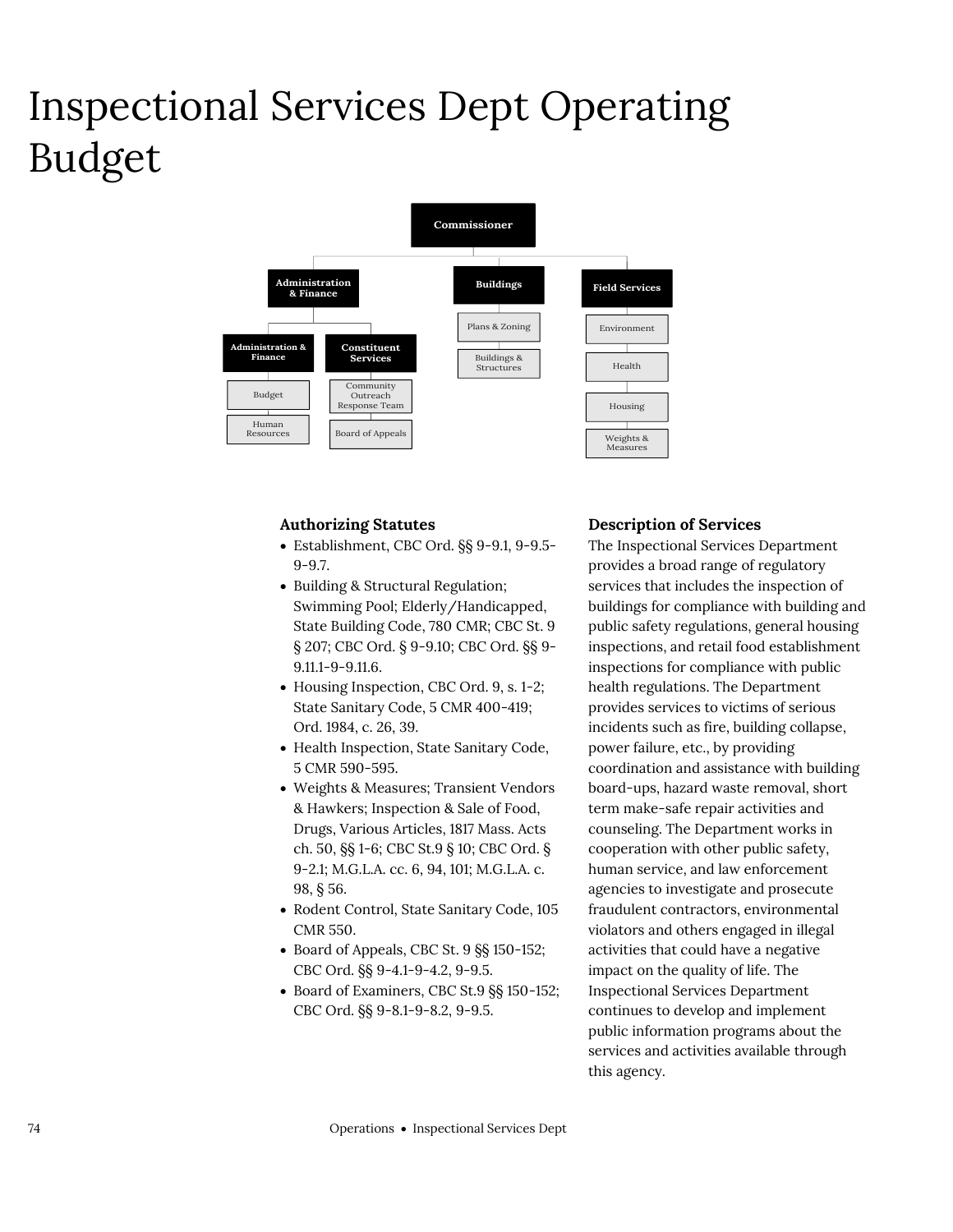# Department History

| <b>Personnel Services</b>                                                    | <b>FY18 Expenditure</b>        | FY19 Expenditure        | <b>FY20 Appropriation</b>      | FY21 Adopted        | Inc/Dec 20 vs 21               |
|------------------------------------------------------------------------------|--------------------------------|-------------------------|--------------------------------|---------------------|--------------------------------|
| 51000 Permanent Employees                                                    | 14,881,781                     | 15,474,311              | 16,055,340                     | 16,112,742          | 57,402                         |
| 51100 Emergency Employees                                                    | $\mathbf{0}$                   | $\Omega$                | $\mathbf{0}$                   | 0                   | $\Omega$                       |
| 51200 Overtime                                                               | 525,029                        | 530,380                 | 351,433                        | 1,847,433           | 1,496,000                      |
| 51600 Unemployment Compensation<br>51700 Workers' Compensation               | 16,295<br>66,632               | 65,295<br>81,382        | 8,000<br>70,000                | 8,000<br>70,000     | 0<br>$\mathbf{0}$              |
| <b>Total Personnel Services</b>                                              | 15,489,737                     | 16, 151, 368            | 16,484,773                     | 18,038,175          | 1,553,402                      |
| <b>Contractual Services</b>                                                  | FY18 Expenditure               | FY19 Expenditure        | FY20 Appropriation             | FY21 Adopted        | $Inc/Dec$ 20 vs $21$           |
| 52100 Communications                                                         | 230,592                        | 292,076                 | 230,026                        | 299,444             | 69,418                         |
| 52200 Utilities                                                              | 115,153                        | 114,512                 | 129,912                        | 126,717             | $-3,195$                       |
| 52400 Snow Removal                                                           | 0                              | 0                       | 0                              | 0                   | $\theta$                       |
| 52500 Garbage/Waste Removal                                                  | $\overline{0}$                 | $\overline{0}$          | $\overline{0}$                 | $\overline{0}$      | $\mathbf{0}$                   |
| 52600 Repairs Buildings & Structures<br>52700 Repairs & Service of Equipment | 436,029<br>67,693              | 278,436<br>65,984       | 234,015<br>68,891              | 241,035<br>68,890   | 7,020<br>$-1$                  |
| 52800 Transportation of Persons                                              | 336,013                        | 371,586                 | 335,216                        | 340,361             | 5,145                          |
| 52900 Contracted Services                                                    | 551,868                        | 682,923                 | 451,500                        | 564,328             | 112,828                        |
| <b>Total Contractual Services</b>                                            | 1,737,348                      | 1,805,517               | 1,449,560                      | 1,640,775           | 191,215                        |
| <b>Supplies &amp; Materials</b>                                              | FY18 Expenditure               | FY19 Expenditure        | <b>FY20 Appropriation</b>      | FY21 Adopted        | $Inc/Dec$ 20 vs 21             |
| 53000 Auto Energy Supplies                                                   | 31,323                         | 30,542                  | 19,576                         | 14,425              | $-5,151$                       |
| 53200 Food Supplies                                                          | 442                            | 882                     | 0                              | 0                   | $\mathbf{0}$                   |
| 53400 Custodial Supplies                                                     | 6,481                          | 4,739                   | $\boldsymbol{0}$               | $\boldsymbol{0}$    | $\boldsymbol{0}$               |
| 53500 Med, Dental, & Hosp Supply<br>53600 Office Supplies and Materials      | $\overline{0}$<br>132,214      | $\mathbf{0}$<br>130,961 | $\overline{0}$<br>126,000      | $\Omega$<br>198,000 | $\mathbf{0}$<br>72,000         |
| 53700 Clothing Allowance                                                     | 35,500                         | 36,000                  | 32,250                         | 33,500              | 1,250                          |
| 53800 Educational Supplies & Mat                                             | $\boldsymbol{0}$               | $\mathbf{0}$            | $\overline{0}$                 | 0                   | $\mathbf{0}$                   |
|                                                                              |                                |                         |                                |                     |                                |
| 53900 Misc Supplies & Materials                                              | 55,252                         | 50,509                  | 33,430                         | 33,430              | $\overline{0}$                 |
| <b>Total Supplies &amp; Materials</b>                                        | 261,212                        | 253,633                 | 211,256                        | 279,355             | 68,099                         |
| <b>Current Chgs &amp; Oblig</b>                                              | <b>FY18 Expenditure</b>        | FY19 Expenditure        | <b>FY20 Appropriation</b>      | FY21 Adopted        | Inc/Dec 20 vs 21               |
|                                                                              | 55,101                         | 32,296                  |                                | 25,000              | $\mathbf{0}$                   |
| 54300 Workers' Comp Medical<br>54400 Legal Liabilities                       | 1,700                          | 1,700                   | 25,000<br>1,785                | 1,960               | 175                            |
| 54500 Aid To Veterans                                                        | 0                              | 0                       | 0                              | 0                   | $\mathbf{0}$                   |
| 54600 Current Charges H&I                                                    | 0                              | 0                       | $\mathbf{0}$                   | 0                   | $\mathbf{0}$                   |
| 54700 Indemnification                                                        | 0<br>$\overline{0}$            | 0<br>$\mathbf{0}$       | 0<br>$\overline{0}$            | 0<br>$\overline{0}$ | $\overline{0}$<br>$\mathbf{0}$ |
| 54800 Reserve Account<br>54900 Other Current Charges                         | 760,012                        | 715,416                 | 688,377                        | 858,400             | 170,023                        |
| Total Current Chgs & Oblig                                                   | 816,813                        | 749,412                 | 715,162                        | 885,360             | 170,198                        |
| Equipment                                                                    | <b>FY18 Expenditure</b>        | FY19 Expenditure        | <b>FY20 Appropriation</b>      | <b>FY21 Adopted</b> | Inc/Dec 20 vs 21               |
|                                                                              | $\mathbf{0}$                   | $\mathbf 0$             | $\mathbf{0}$                   | 0                   | 0                              |
| 55000 Automotive Equipment<br>55400 Lease/Purchase                           | 60,320                         | 60,048                  | 69,401                         | 54,859              | $-14,542$                      |
| 55600 Office Furniture & Equipment                                           | 18,958                         | 12,441                  | $\mathbf{0}$                   | 0                   | $\mathbf{0}$                   |
| 55900 Misc Equipment                                                         | 182,203                        | 138,033                 | 10,000                         | 10,000              | $\mathbf{0}$                   |
| <b>Total Equipment</b>                                                       | 261,481                        | 210,522                 | 79,401                         | 64,859              | $-14,542$                      |
| Other                                                                        | FY18 Expenditure               | FY19 Expenditure        | FY20 Appropriation             | FY21 Adopted        | Inc/Dec 20 vs 21               |
| 56200 Special Appropriation                                                  | 0                              | $\mathbf 0$             | 0                              | $\boldsymbol{0}$    | 0                              |
| 57200 Structures & Improvements                                              | $\boldsymbol{0}$               | $\boldsymbol{0}$        | $\boldsymbol{0}$               | $\boldsymbol{0}$    | $\boldsymbol{0}$               |
| 58000 Land & Non-Structure                                                   | $\boldsymbol{0}$               | $\boldsymbol{0}$        | 0                              | $\boldsymbol{0}$    | $\boldsymbol{0}$               |
| <b>Total Other</b><br>Grand Total                                            | $\boldsymbol{0}$<br>18,566,591 | $\boldsymbol{0}$        | $\boldsymbol{0}$<br>18,940,152 | $\boldsymbol{0}$    | $\boldsymbol{0}$               |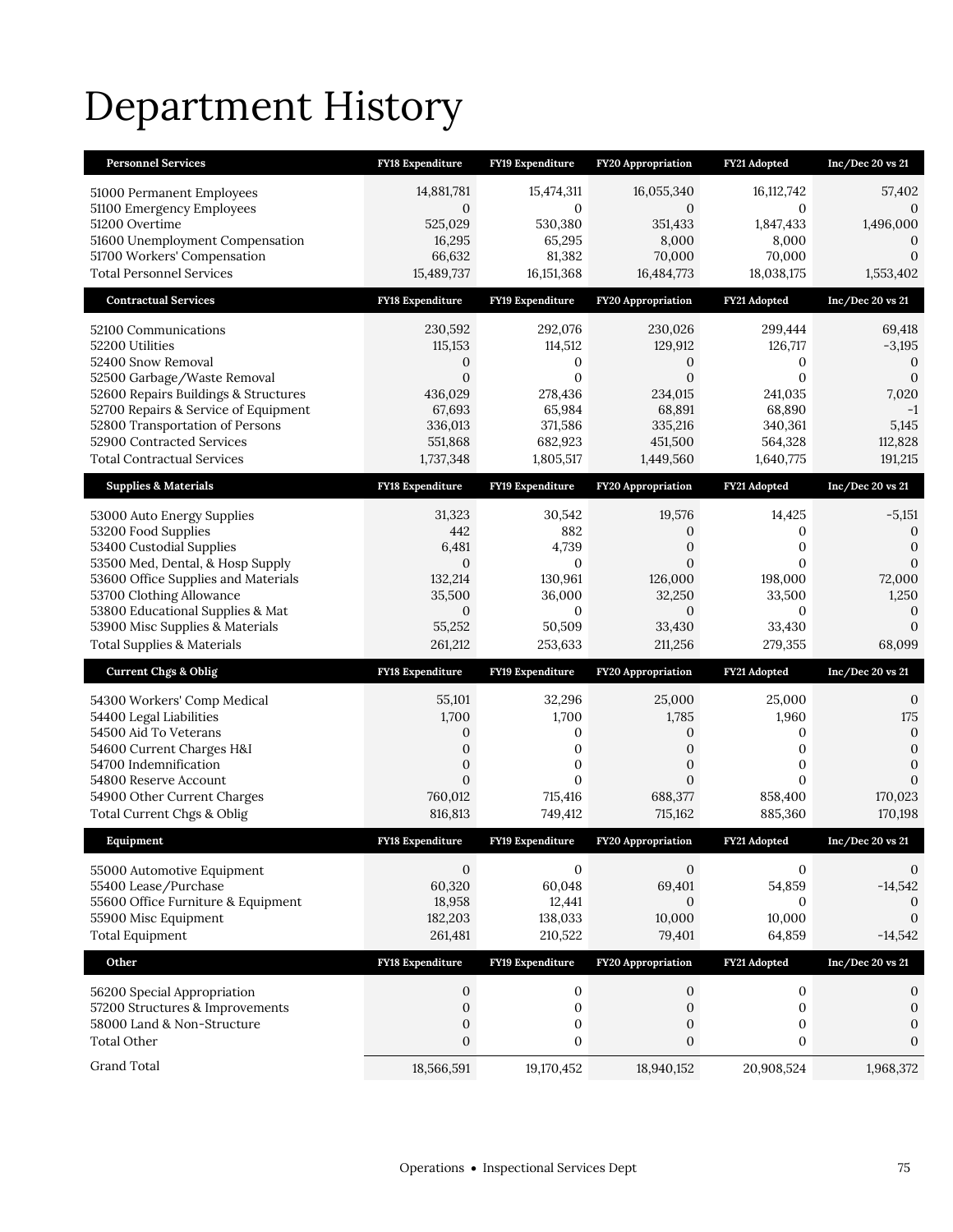# Department Personnel

| Title                                        | Union<br>Code   | Grade      | Position | FY21 Salary | <b>Title</b>                             | Union<br>Code   | Grade      | Position | FY21 Salary  |
|----------------------------------------------|-----------------|------------|----------|-------------|------------------------------------------|-----------------|------------|----------|--------------|
| Admin Asst                                   | SE1             | 05         | 2.00     | 165,760     | Environmental Health                     | AFF             | 16A        | 12.00    | 859,696      |
|                                              |                 |            |          |             | Inspector I                              |                 |            |          |              |
| Admin Asst(Law-GeneralSvcs)                  | SE1             | 06         | 1.00     | 90,319      | Environmental Health<br>Inspector II     | AFF             | 15A        | 1.00     | 50,364       |
| Admin Secretary                              | AFF             | 14         | 2.00     | 114,779     | <b>Envrnmntl Sanitation</b><br>Insp(H&H) | AFB             | 16A        | 1.00     | 54,473       |
| Admin Secretary (ISD)                        | SE <sub>1</sub> | 03         | 5.00     | 318,907     | <b>Head Clerk</b>                        | AFF             | 12         | 23.00    | 1,057,732    |
| Assoc Inspec Engineer (ISD)                  | SE1             | 09         | 10.00    | 1,063,776   | Head Clerk & Secretary                   | SU <sub>4</sub> | 13         | 2.00     | 76,546       |
| Assoc Inspection Eng Fire-Serv SE1           |                 | 10         | 1.00     | 126,024     | Health Inspector                         | AFF             | 16A        | 20.00    | 1,442,496    |
| Asst Bldg Commissioner                       | <b>EXM</b>      | 12         | 1.00     | 136,210     | Housing Inspector                        | OPE             | 16A        | 28.00    | 1,864,535    |
| Asst Comm Bldg & Structure<br>Div            | <b>EXM</b>      | 10         | 1.00     | 122,950     | Legal Assistant                          | SU <sub>4</sub> | 15         | 1.00     | 43,070       |
| Asst Comm/Weights &<br>Measures              | <b>EXM</b>      | 10         | 1.00     | 108,692     | Legal Asst                               | AFF             | 15         | 1.00     | 67,633       |
| Asst Commissioner<br><b>Constituent Serv</b> | <b>EXM</b>      | 10         | 1.00     | 122,950     | Legal Asst (ISD)                         | AFF             | 16         | 1.00     | 73,150       |
| Asst Commissioner<br>Environmental Serv      | <b>EXM</b>      | 10         | 1.00     | 122,950     | Management Analyst (ISD)                 | SE <sub>1</sub> | 05         | 3.00     | 191,697      |
| Asst Commissioner of Health                  | <b>EXM</b>      | 10         | 1.00     | 122,950     | Member-Bd of Review                      | <b>EXO</b>      | NG         | 1.00     | 15,643       |
| Asst Commissioner of Housing                 | <b>EXM</b>      | 10         | 1.00     | 103,525     | Plumbing And Gasfitting Insp.            | AFF             | 18A        | 7.00     | 622,339      |
| Asst Commissioner of Plans &<br>Zoning       | <b>EXM</b>      | 10         | 1.00     | 115,381     | Prin Admin Assistant                     | SE <sub>1</sub> | 08         | 3.00     | 311,068      |
| Asst Dir Housing Inspection                  | SE1             | 07         | 4.00     | 386,786     | Prin Clerk & Typist                      | AFF             | 09         | 13.00    | 504,009      |
| <b>Board Member Appeals</b>                  | EXO             | NG         | 7.00     | 109,500     | Prin Health Inspector                    | SE1             | 07         | 3.00     | 298,513      |
| Board Members (Examiners)                    | EXO             | NG         | 3.00     | 36,500      | Prin Housing Inspector                   | OPE             | 18A        | 2.00     | 158,319      |
| <b>Building Inspector</b>                    | AFF             | <b>18A</b> | 25.00    | 1,949,004   | Spec Asst                                | <b>MYN</b>      | NG         | $1.00\,$ | 99,109       |
| Chief Bldg Admin Clerk                       | AFF             | 14         | 2.00     | 119,754     | Sr Adm Analyst                           | SE1             | 06         | 1.00     | 90,319       |
| Chief Bldg Inspector                         | AFF             | 20A        | 3.00     | 307,531     | Sr Adm Asst (WC)                         | SE1             | 06         | 1.00     | 90,319       |
| Chief Deputy Sealer Wts &<br>Msrs            | AFF             | <b>18A</b> | 1.00     | 93,342      | Sr Cashier                               | AFF             | 10         | 1.00     | 38,272       |
| Chief Electrical Inspector                   | <b>FEW</b>      | 18         | 1.00     | 98,654      | Sr Data Proc Sys Analyst                 | SE <sub>1</sub> | 08         | 1.00     | 108,468      |
| Chief of Staff                               | <b>EXM</b>      | 11         | 1.00     | 96,280      | Sr Legal Asst (ISD)                      | AFF             | 16         | 3.00     | 212,362      |
| Code Enforce Inspector(Isd)                  | AFF             | 16A        | 2.00     | 154,764     | Sr Management Analyst                    | EXM             | 08         | 1.00     | 101,874      |
| Commissioner (ISD)                           | <b>CDH</b>      | NG         | 1.00     | 135,371     | Sr Personnel Analyst                     | SE1             | 07         | 1.00     | 99,243       |
| Community Liaison (ISD)                      | AFF             | 15         | 2.00     | 134,099     | Sub Board Member                         | <b>EXO</b>      | NG         | 5.00     | 78,214       |
| Dep Sealer(Wts & Msrs)                       | AFF             | 16A        | 5.00     | 388,475     | Sup of Plumbing & Gas Insp.              | SE1             | 08         | 1.00     | 108,468      |
| Dir Bldg & Structure Div                     | SE <sub>1</sub> | 10         | 1.00     | 126,024     | Supv of Building Inspection              | SE <sub>1</sub> | 08         | 1.00     | 108,468      |
| Dir Human Resources                          | <b>EXM</b>      | 08         | 1.00     | 85,947      | Supv Permitting&Building<br>Admin        | SE1             | ${\bf 08}$ | 1.00     | 87,288       |
| Dir of Operations (ISD)                      | <b>EXM</b>      | 10         | 1.00     | 121,641     | Supv-Electrical Inspection               | SE1             | 08         | 1.00     | 108,468      |
| Dir-Publicity                                | SE1             | 08         | 1.00     | 108,468     | Wire Inspector                           | <b>FEW</b>      | 17         | 8.00     | 701,125      |
|                                              |                 |            |          |             | <b>Total</b>                             |                 |            | 239      | 17,010,593   |
|                                              |                 |            |          |             | Adjustments                              |                 |            |          |              |
|                                              |                 |            |          |             | Differential Payments                    |                 |            |          | $\mathbf{0}$ |
|                                              |                 |            |          |             |                                          |                 |            |          |              |

| FY21 Total Request    | 16,112,744 |
|-----------------------|------------|
| Salary Savings        | $-981,645$ |
| Chargebacks           | -77.904    |
| Other                 | 161,700    |
| Dincrement i avincino | $\cdot$    |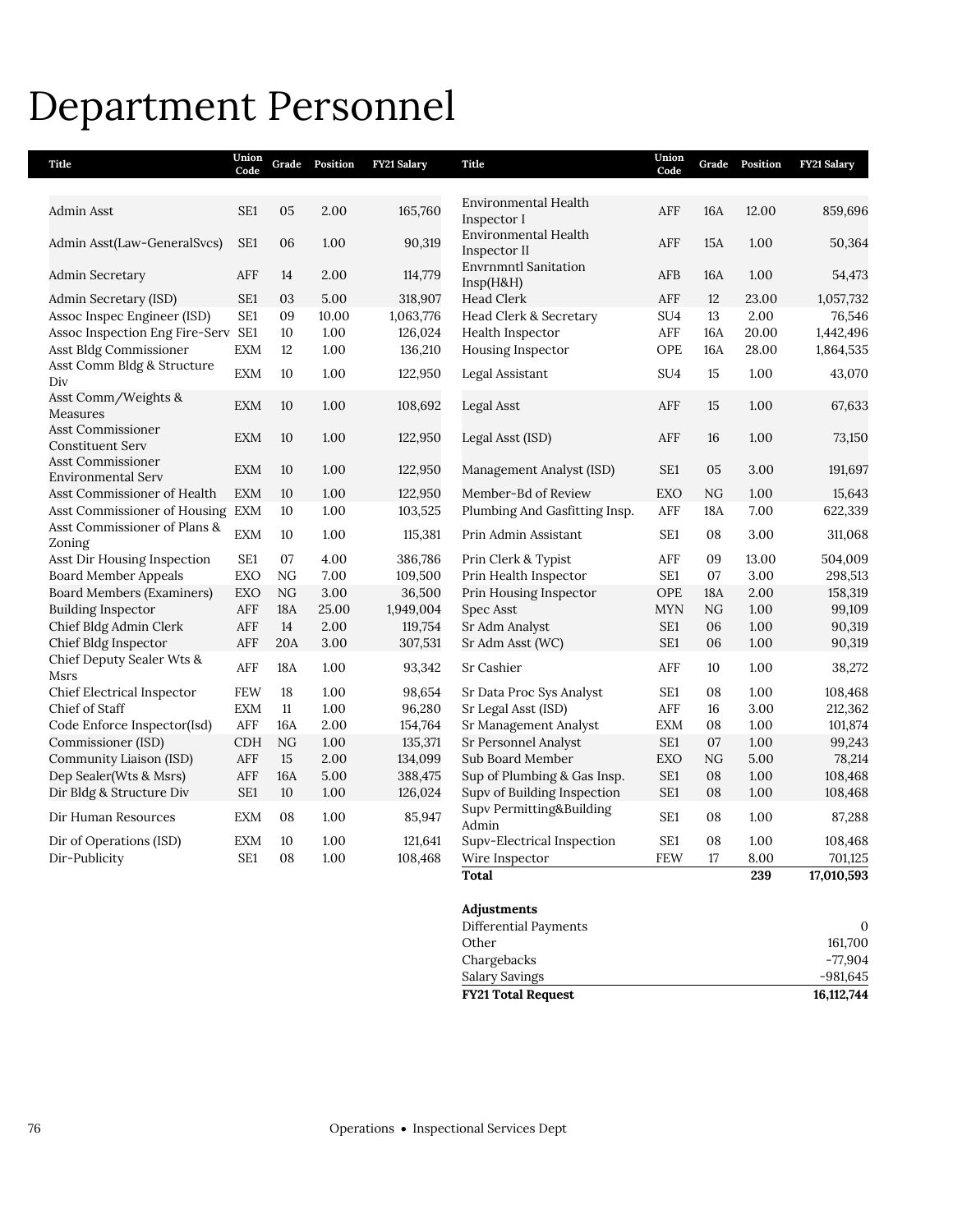# External Funds History

| <b>Personnel Services</b>                                                    | FY18 Expenditure                 | FY19 Expenditure         | FY20 Appropriation               | FY21 Adopted                 | Inc/Dec 20 vs 21                 |
|------------------------------------------------------------------------------|----------------------------------|--------------------------|----------------------------------|------------------------------|----------------------------------|
| 51000 Permanent Employees                                                    | 6,803                            | 0                        | 0                                | $\mathbf{0}$                 | 0                                |
| 51100 Emergency Employees                                                    | 0                                | 0                        | 0                                | $\boldsymbol{0}$             | $\boldsymbol{0}$                 |
| 51200 Overtime                                                               | 0                                | 20,835                   | $\mathbf{0}$                     | $\mathbf{0}$                 | $\mathbf{0}$                     |
| 51300 Part Time Employees                                                    | $\overline{0}$                   | 0                        | $\mathbf{0}$                     | 0                            | $\boldsymbol{0}$                 |
| 51400 Health Insurance                                                       | $\mathbf{0}$                     | 0                        | $\boldsymbol{0}$                 | 0                            | $\mathbf{0}$                     |
| 51500 Pension & Annuity<br>51600 Unemployment Compensation                   | $\mathbf{0}$<br>$\mathbf{0}$     | 0<br>0                   | 0<br>$\boldsymbol{0}$            | 0<br>0                       | $\boldsymbol{0}$<br>$\mathbf{0}$ |
| 51700 Workers' Compensation                                                  | $\overline{0}$                   | 0                        | 0                                | 0                            | $\mathbf{0}$                     |
| 51800 Indirect Costs                                                         | $\overline{0}$                   | 0                        | 0                                | 0                            | $\mathbf{0}$                     |
| 51900 Medicare                                                               | $\overline{0}$                   | $\Omega$                 | $\boldsymbol{0}$                 | 0                            | $\mathbf{0}$                     |
| <b>Total Personnel Services</b>                                              | 6,803                            | 20,835                   | 0                                | 0                            | $\mathbf{0}$                     |
| <b>Contractual Services</b>                                                  | <b>FY18 Expenditure</b>          | <b>FY19 Expenditure</b>  | <b>FY20 Appropriation</b>        | FY21 Adopted                 | Inc/Dec 20 vs 21                 |
| 52100 Communications                                                         | 0                                | 0                        | 0                                | $\boldsymbol{0}$             | 0                                |
| 52200 Utilities                                                              | $\overline{0}$                   | 0                        | 0                                | 0                            | $\mathbf{0}$                     |
| 52400 Snow Removal                                                           | $\overline{0}$                   | 0                        | 0                                | 0                            | $\mathbf{0}$                     |
| 52500 Garbage/Waste Removal                                                  | $\overline{0}$                   | $\overline{0}$           | $\overline{0}$                   | $\overline{0}$               | $\overline{0}$                   |
| 52600 Repairs Buildings & Structures<br>52700 Repairs & Service of Equipment | $\overline{0}$<br>$\overline{0}$ | 0<br>0                   | $\overline{0}$<br>$\overline{0}$ | $\mathbf{0}$<br>$\mathbf{0}$ | $\mathbf{0}$<br>$\mathbf{0}$     |
| 52800 Transportation of Persons                                              | 14,325                           | 6,663                    | 6,000                            | 16,000                       | 10,000                           |
| 52900 Contracted Services                                                    | 108,891                          | 146,087                  | 7,000                            | 67,148                       | 60,148                           |
| <b>Total Contractual Services</b>                                            | 123,216                          | 152,750                  | 13,000                           | 83,148                       | 70,148                           |
| <b>Supplies &amp; Materials</b>                                              | <b>FY18 Expenditure</b>          | FY19 Expenditure         | FY20 Appropriation               | FY21 Adopted                 | Inc/Dec 20 vs 21                 |
|                                                                              | 0                                | 0                        | 0                                | 0                            |                                  |
| 53000 Auto Energy Supplies<br>53200 Food Supplies                            | $\mathbf{0}$                     | 0                        | 0                                | 0                            | 0<br>$\mathbf{0}$                |
| 53400 Custodial Supplies                                                     | $\overline{0}$                   | 1,646                    | 0                                | 0                            | $\mathbf{0}$                     |
| 53500 Med, Dental, & Hosp Supply                                             | 53,341                           | 52,914                   | 0                                | $\overline{0}$               | $\mathbf{0}$                     |
| 53600 Office Supplies and Materials                                          | 910                              | 26,044                   | 5,000                            | 5,000                        | $\mathbf{0}$                     |
| 53700 Clothing Allowance                                                     | 0                                | 0                        | 0                                | $\mathbf{0}$                 | $\mathbf{0}$                     |
| 53800 Educational Supplies & Mat<br>53900 Misc Supplies & Materials          | $\mathbf{0}$<br>11,835           | $\overline{0}$<br>17,403 | $\overline{0}$<br>13,710         | $\overline{0}$<br>21,800     | $\mathbf{0}$<br>8,090            |
| <b>Total Supplies &amp; Materials</b>                                        | 66,086                           | 98,007                   | 18,710                           | 26,800                       | 8,090                            |
| <b>Current Chgs &amp; Oblig</b>                                              | FY18 Expenditure                 | FY19 Expenditure         | <b>FY20 Appropriation</b>        | FY21 Adopted                 | Inc/Dec 20 vs 21                 |
|                                                                              |                                  |                          |                                  |                              |                                  |
| 54300 Workers' Comp Medical                                                  | 0                                | 0                        | 0                                | 0                            | 0                                |
| 54400 Legal Liabilities                                                      | 0                                | 0                        | 0                                | 0                            | $\mathbf{0}$<br>$\mathbf{0}$     |
| 54600 Current Charges H&I<br>54700 Indemnification                           | $\mathbf 0$<br>0                 | 0<br>0                   | 0<br>0                           | 0<br>0                       | $\boldsymbol{0}$                 |
| 54800 Reserve Account                                                        | $\Omega$                         | $\Omega$                 | $\Omega$                         | $\overline{0}$               | $\mathbf{0}$                     |
| 54900 Other Current Charges                                                  | 49,705                           | 11,514                   | 9,690                            | 41,275                       | 31,585                           |
| Total Current Chgs & Oblig                                                   | 49,705                           | 11,514                   | 9,690                            | 41,275                       | 31,585                           |
| Equipment                                                                    | FY18 Expenditure                 | FY19 Expenditure         | FY20 Appropriation               | FY21 Adopted                 | $Inc/Dec$ 20 vs 21               |
| 55000 Automotive Equipment                                                   | $\boldsymbol{0}$                 | $\mathbf{0}$             | $\boldsymbol{0}$                 | $\boldsymbol{0}$             | $\mathbf{0}$                     |
| 55400 Lease/Purchase                                                         | $\boldsymbol{0}$                 | $\mathbf{0}$             | $\mathbf{0}$                     | $\boldsymbol{0}$             | 0                                |
| 55600 Office Furniture & Equipment                                           | 0                                | 894                      | 0                                | 0                            | $\mathbf{0}$                     |
| 55900 Misc Equipment                                                         | 4,429                            | 10,312                   | 0                                | 0                            | 0                                |
| <b>Total Equipment</b>                                                       | 4,429                            | 11,206                   | 0                                | $\boldsymbol{0}$             | $\boldsymbol{0}$                 |
| Other                                                                        | FY18 Expenditure                 | FY19 Expenditure         | <b>FY20 Appropriation</b>        | FY21 Adopted                 | $Inc/Dec$ 20 vs 21               |
|                                                                              |                                  |                          |                                  |                              |                                  |
| 56200 Special Appropriation                                                  | 0                                | 0                        | 0                                | $\boldsymbol{0}$             | 0                                |
| 57200 Structures & Improvements                                              | 0                                | 0                        | 0                                | $\boldsymbol{0}$             | $\boldsymbol{0}$                 |
| 58000 Land & Non-Structure                                                   | 0                                | 0                        | 0                                | 0                            | 0                                |
| <b>Total Other</b>                                                           | $\boldsymbol{0}$                 | 0                        | $\boldsymbol{0}$                 | $\mathbf{0}$                 | $\boldsymbol{0}$                 |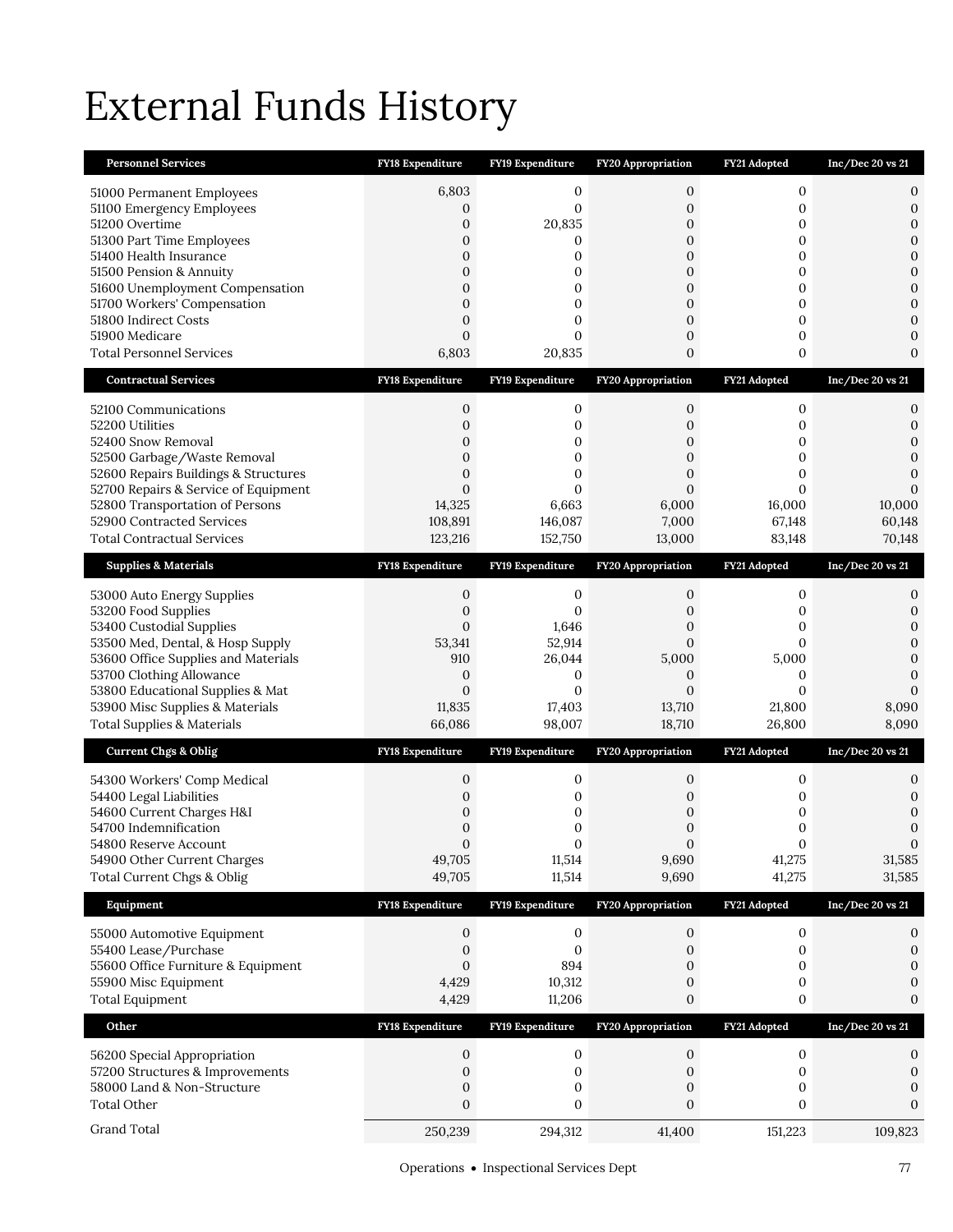# <span id="page-9-0"></span>Program 1. Commissioner's Office

## **Dion Irish,** *Commissioner,* **Organization 260100**

## **Program Description**

The Commissioner's Office is responsible for overseeing daily departmental operations. The Commissioner's Office coordinates all policy and planning functions, as well as focuses the Department's efforts to disseminate information in an understandable and timely manner. The Inspectional Services Department (ISD) is comprised of five regulatory divisions, namely, Build and Structures, Housing, Health, Environmental Services, and Weights & Measures, with the aim to protect and improve the quality of life for all City of Boston residents by effectively administering and enforcing regulations mandated by City and State governments.

| <b>Operating Budget</b>             | <b>Actual</b> '18  | <b>Actual</b> '19  | Approp '20         | <b>Budget '21</b>  |
|-------------------------------------|--------------------|--------------------|--------------------|--------------------|
| Personnel Services<br>Non Personnel | 685,821<br>476.618 | 864.478<br>520,508 | 859.222<br>448.757 | 800.797<br>441,992 |
| Total                               | 1.162.439          | 1,384,986          | 1.307.979          | 1,242,789          |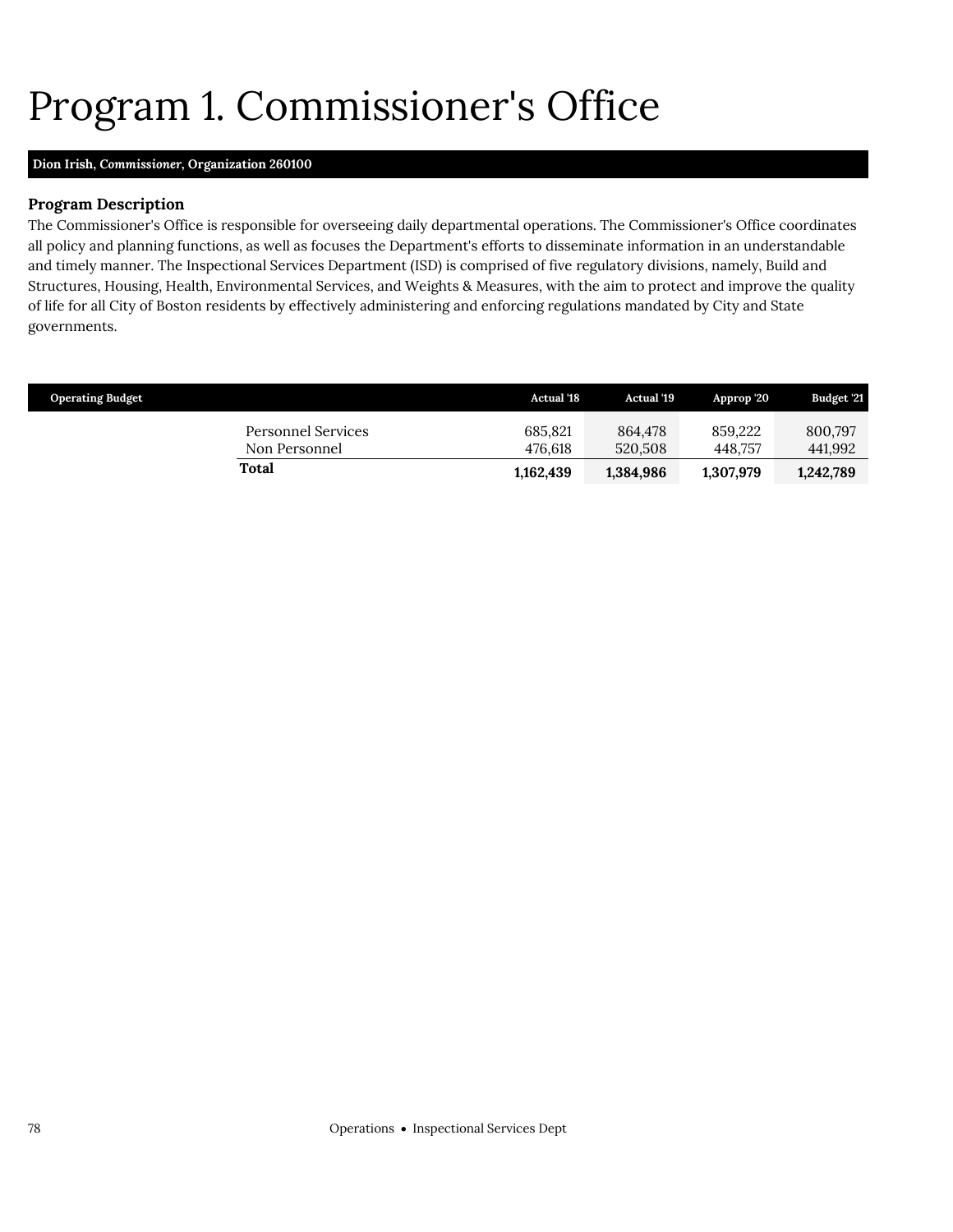# <span id="page-10-0"></span>Program 2. Administration & Finance

## **Dion Irish,** *Manager,* **Organization 260200**

## **Program Description**

The Administration and Finance program provides direction and supervision for Human Resources, Budget Management, Information Technology, and Legal Services. Human Resources directs the administration of all employee services, payroll, and labor relations. Budget provides fiscal oversight for the responsible management of the departmental non-personnel operating budget, in addition to asset/fleet management. Information Technology is responsible for maintaining the department's local area network, web page materials and Microsoft exchange server. Legal works with departmental field inspection divisions in enforcing State Building, Housing and Sanitary Codes, in addition to addressing distressed properties and processing property liens. Constituent Services holds Zoning Board of Appeal hearings and responds to non-emergency complaints from the public.

|       | <b>Operating Budget</b> |                                                            | <b>Actual '18</b>      | <b>Actual</b> '19      | Approp '20             | <b>Budget '21</b>      |
|-------|-------------------------|------------------------------------------------------------|------------------------|------------------------|------------------------|------------------------|
|       |                         | <b>Personnel Services</b><br>Non Personnel                 | 1,882,498<br>1,373,737 | 1,797,764<br>1,357,709 | 2,004,127<br>1,221,809 | 2,301,558<br>1,536,516 |
|       |                         | <b>Total</b>                                               | 3,256,235              | 3, 155, 473            | 3,225,936              | 3,838,074              |
|       | Performance             |                                                            |                        |                        |                        |                        |
| Goal: |                         | Ensure compliance w. City's foreclosed/vacant bldg ord     |                        |                        |                        |                        |
|       |                         | <b>Performance Measures</b>                                | <b>Actual '18</b>      | Actual '19             | Projected '20          | Target '21             |
|       |                         | # of foreclosures reported                                 | 600                    | 595                    | 470                    | 600                    |
| Goal: |                         | Manage the department's legal case load                    |                        |                        |                        |                        |
|       |                         | <b>Performance Measures</b>                                | <b>Actual</b> '18      | Actual '19             | Projected '20          | Target '21             |
|       |                         | # legal cases processed                                    | 1,000                  | 1,015                  | 928                    | 700                    |
| Goal: |                         | To hear Zoning Board of Appeal cases in a timely manner    |                        |                        |                        |                        |
|       |                         | <b>Performance Measures</b>                                | <b>Actual</b> '18      | Actual '19             | Projected '20          | Target '21             |
|       |                         | ZBA appeals filed<br>ZBA decisions filed                   | 750<br>600             | 826<br>852             | 968<br>852             | 1,000<br>1,000         |
| Goal: |                         | To improve responsiveness to constituent requests          |                        |                        |                        |                        |
|       |                         | <b>Performance Measures</b>                                | <b>Actual</b> '18      | <b>Actual</b> '19      | Projected '20          | Target '21             |
|       |                         | # of community meetings<br>% calls answered<br>Call volume | 98%                    | 85%                    | 176<br>87%<br>114,464  | 200<br>95%<br>100,000  |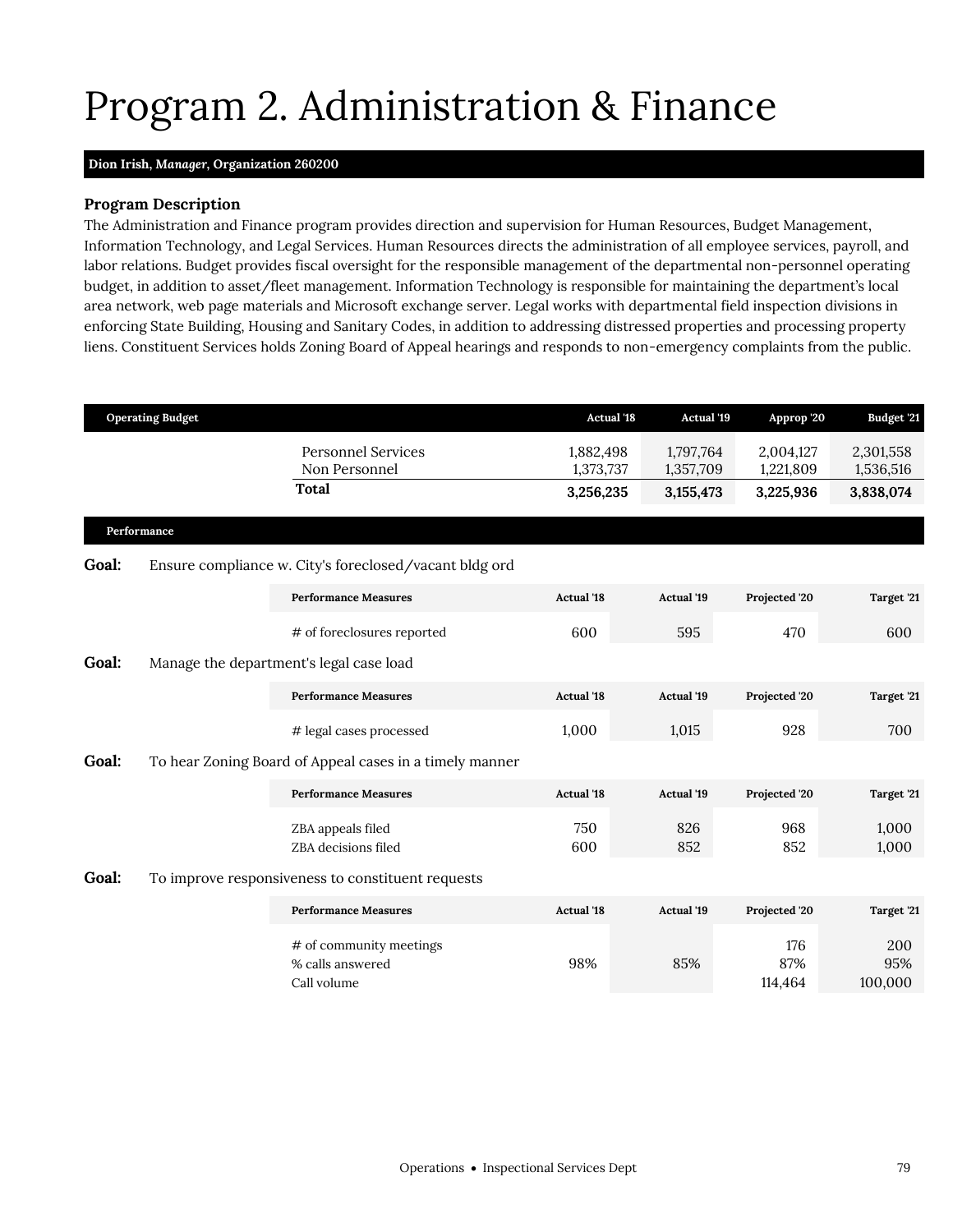# <span id="page-11-0"></span>Program 3. Buildings & Structures

## **Dion Irish,** *Manager,* **Organization 260300**

## **Program Description**

The Inspector of Buildings oversees all building permit application processing, plans and zoning reviews, field inspections, and the investigative and regulatory enforcement activities administered by the Department. The Buildings and Structures management staff is responsible for issuing building permits for repair and installation, certificates of occupancy, building licenses, and inspecting buildings for safety and compliance with the allowable uses and applicable laws and codes. The Plans and Zoning staff responds to all permit applications and reviews building plans for zoning compliance. Zoning Materials and Zoning Clinics are available at 1010 Massachusetts Avenue and neighborhood libraries to assist individuals and businesses. Building, Electrical and Mechanical inspectors inspect all construction or renovation work to ensure that proper safety standards are followed. Inspectors respond to all community complaints about non-permitted work and zoning violations, including the use of land and structures beyond the allowable use and occupancy.

| <b>Operating Budget</b> |                                            | <b>Actual</b> '18    | <b>Actual</b> '19    | Approp '20           | <b>Budget '21</b>    |
|-------------------------|--------------------------------------------|----------------------|----------------------|----------------------|----------------------|
|                         | <b>Personnel Services</b><br>Non Personnel | 5,543,507<br>667.023 | 6,026,944<br>602,889 | 6,789,203<br>397,934 | 8,082,665<br>456,217 |
|                         | Total                                      | 6,210,530            | 6,629,833            | 7,187,137            | 8,538,882            |
| Performance             |                                            |                      |                      |                      |                      |

**Goal:** To ensure the safety of buildings by tracking their compliance with codes by means of scheduled inspections

| <b>Performance Measures</b>     | <b>Actual</b> '18 | <b>Actual</b> '19 | Projected '20 | Target '21 |
|---------------------------------|-------------------|-------------------|---------------|------------|
| # long form permits issued      | 5.000             | 4.917             | 2,930         | 3,500      |
| Average days Permit review time | 30                | 25.3              | 30            | 30         |
| Violations issued               | 1.300             | 1.450             | 1.110         | 1,200      |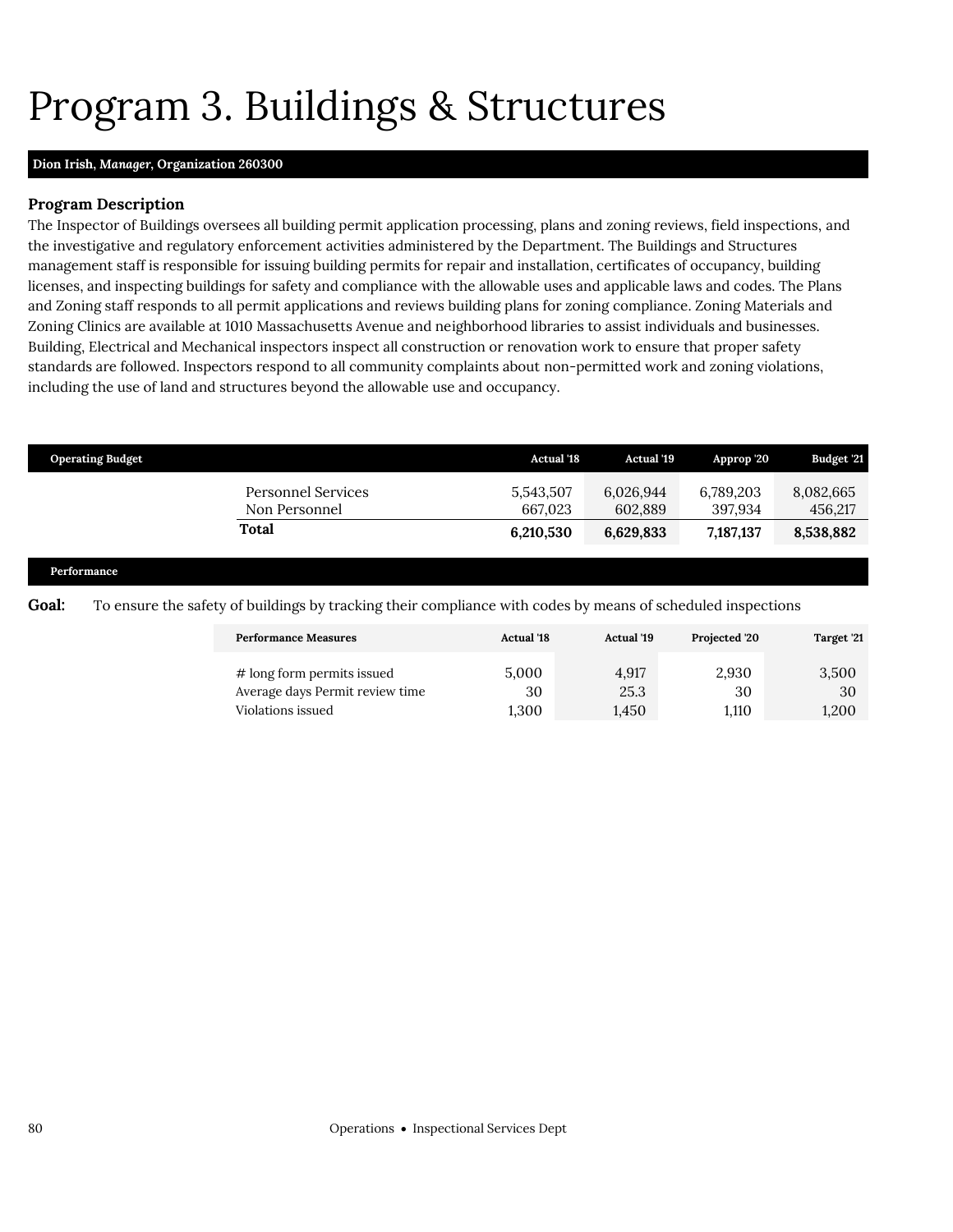# <span id="page-12-0"></span>Program 4. Field Services

## **Dion Irish,** *Manager,* **Organization 260400**

### **Program Description**

The Field Services program consists of four divisions: Health, Housing, Environmental Services and Weights & Measures. The Health Division's role is to protect the public health by permitting and inspecting food establishments, restaurants, caterers, health clubs, massage practitioners, and recreational camps. The Housing Division's role is to ensure the availability of clean, safe living conditions as required by the State Sanitary Code. The Environmental Services Division is responsible for the abatement and prevention of rodent infestation, the implementation of the City's site cleanliness ordinance, the boarding and securing of abandoned properties, and the coordination of the vacant lot maintenance program. The Weights and Measures Division is charged with protecting consumers by ensuring accuracy in retail establishment pricing and proper readings on gas pumps, taxi meters, scales and fuel truck meters.

|       | <b>Operating Budget</b> |                                                                                                                                                  | <b>Actual '18</b>         | <b>Actual '19</b>         | Approp '20                | Budget '21                |
|-------|-------------------------|--------------------------------------------------------------------------------------------------------------------------------------------------|---------------------------|---------------------------|---------------------------|---------------------------|
|       |                         | <b>Personnel Services</b><br>Non Personnel                                                                                                       | 7,377,911<br>559,476      | 7,462,182<br>537,978      | 6,832,221<br>386,879      | 6,853,155<br>435,624      |
|       |                         | <b>Total</b>                                                                                                                                     | 7,937,387                 | 8,000,160                 | 7,219,100                 | 7,288,779                 |
|       | Performance             |                                                                                                                                                  |                           |                           |                           |                           |
| Goal: |                         | Prevent housing emergencies and violations                                                                                                       |                           |                           |                           |                           |
|       |                         | <b>Performance Measures</b>                                                                                                                      | <b>Actual</b> '18         | <b>Actual '19</b>         | Projected '20             | Target '21                |
|       |                         | # of new units registered in rental<br>register                                                                                                  | 10,000                    | 10,246                    | 6,135                     | 10,000                    |
|       |                         | # of rental housing inspections<br>attempted                                                                                                     | 4,800                     | 5,000                     | 11,802                    | 15,000                    |
| Goal: |                         | Reduce risk of foodborne illness or disease                                                                                                      |                           |                           |                           |                           |
|       |                         | <b>Performance Measures</b>                                                                                                                      | <b>Actual</b> '18         | <b>Actual '19</b>         | Projected '20             | Target '21                |
|       |                         | # restaurants inspections                                                                                                                        | 8,758                     | 8,699                     | 10,066                    | 13,000                    |
| Goal: |                         | Respond to cleanliness & environmental safety complaints                                                                                         |                           |                           |                           |                           |
|       |                         | <b>Performance Measures</b>                                                                                                                      | <b>Actual '18</b>         | <b>Actual '19</b>         | Projected '20             | Target '21                |
|       |                         | # Locations baited<br># of Environmental complaints<br># of sewers or sites baited<br>Average hours response time to<br>Environmental complaints | 156<br>4,384<br>543<br>24 | 168<br>3,938<br>550<br>24 | 325<br>4,421<br>473<br>24 | 200<br>3,000<br>500<br>24 |
| Goal: |                         | To ensure devices that vendors use to weigh and measure products are accurate                                                                    |                           |                           |                           |                           |
|       |                         | <b>Performance Measures</b>                                                                                                                      | <b>Actual</b> '18         | <b>Actual '19</b>         | Projected '20             | Target '21                |
|       |                         | # of Weights and Measure<br>Inspections                                                                                                          | 315                       | 320                       | 275                       | 350                       |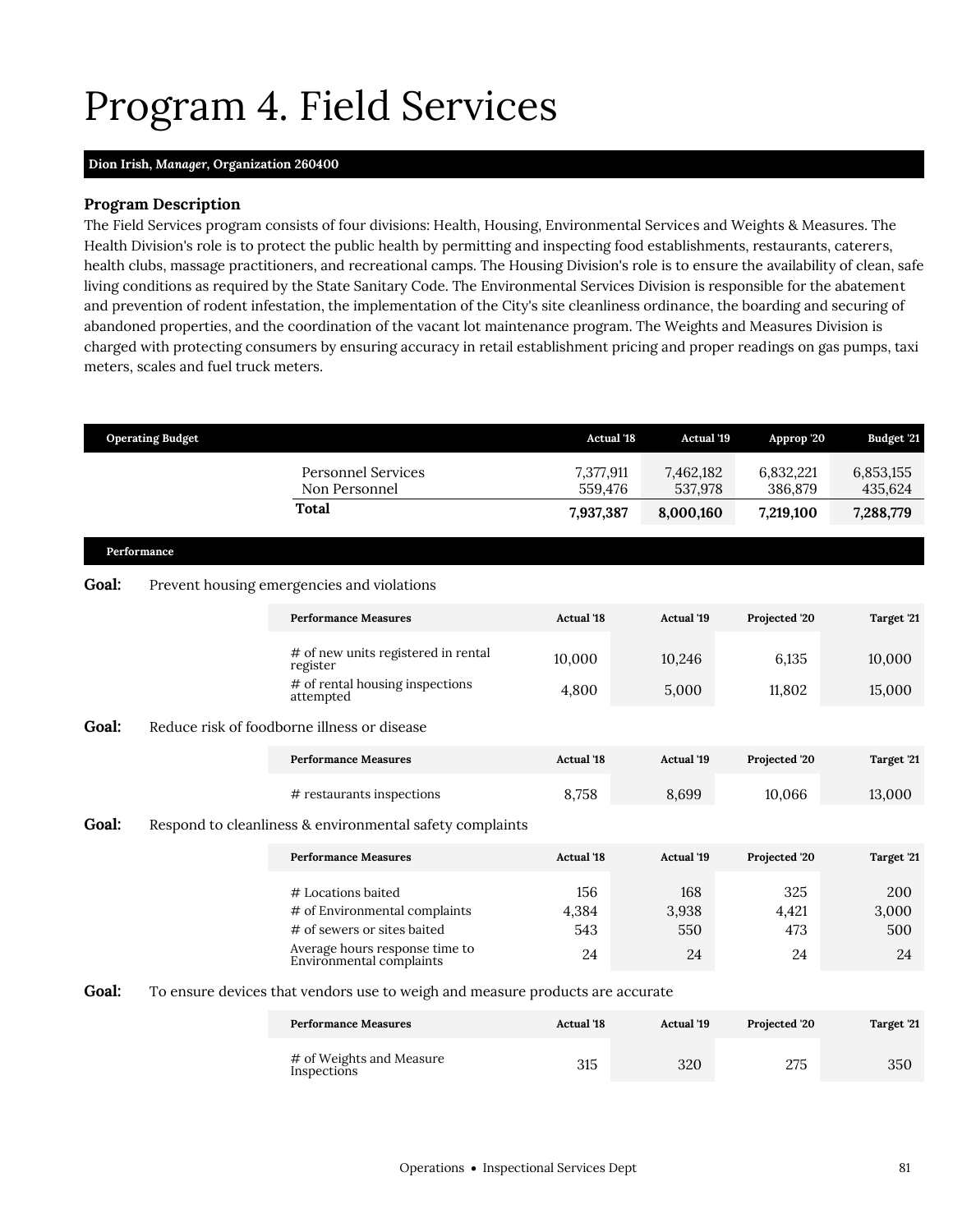# External Funds Projects

#### **Animal Control Fund**

#### **Project Mission**

The Animal Control Fund authorized by (Chapter 44, Section 53E ½) generates monies derived from dog licenses and animal violations. The revolving fund is used to defer and supplement the costs of the animal control program such as veterinary care, animal food, spay and neuter services, and public service television programming. This fund transitioned to the Parks and Recreation Department in FY20.

### **Foreclosure Fund**

#### **Project Mission**

The Foreclosure Fund was created in 2008 in compliance with the M.G.L. c.59, s57D, M.G.L. c,,156D, s5.02 and the 950CMR 113,20 requirement to register vacant or foreclosed properties. The fund allows Inspectional Services to charge an annual \$100 fee for the registration of each foreclosed property. Monies collected are to be used to offset costs to track and secure foreclosed properties.

#### **Weights and Measures Enforcement Fund**

#### **Project Mission**

The fund was created in 1998 in order to be in compliance with MGL c. 98 s. 29A, which was amended in 1998 to allow local weights and measures departments to issue civil citations (fines). The amended law specifically required that the revenue collected from said fines be retained and expended only for the purposes of enforcing "item pricing" and weights and measures laws.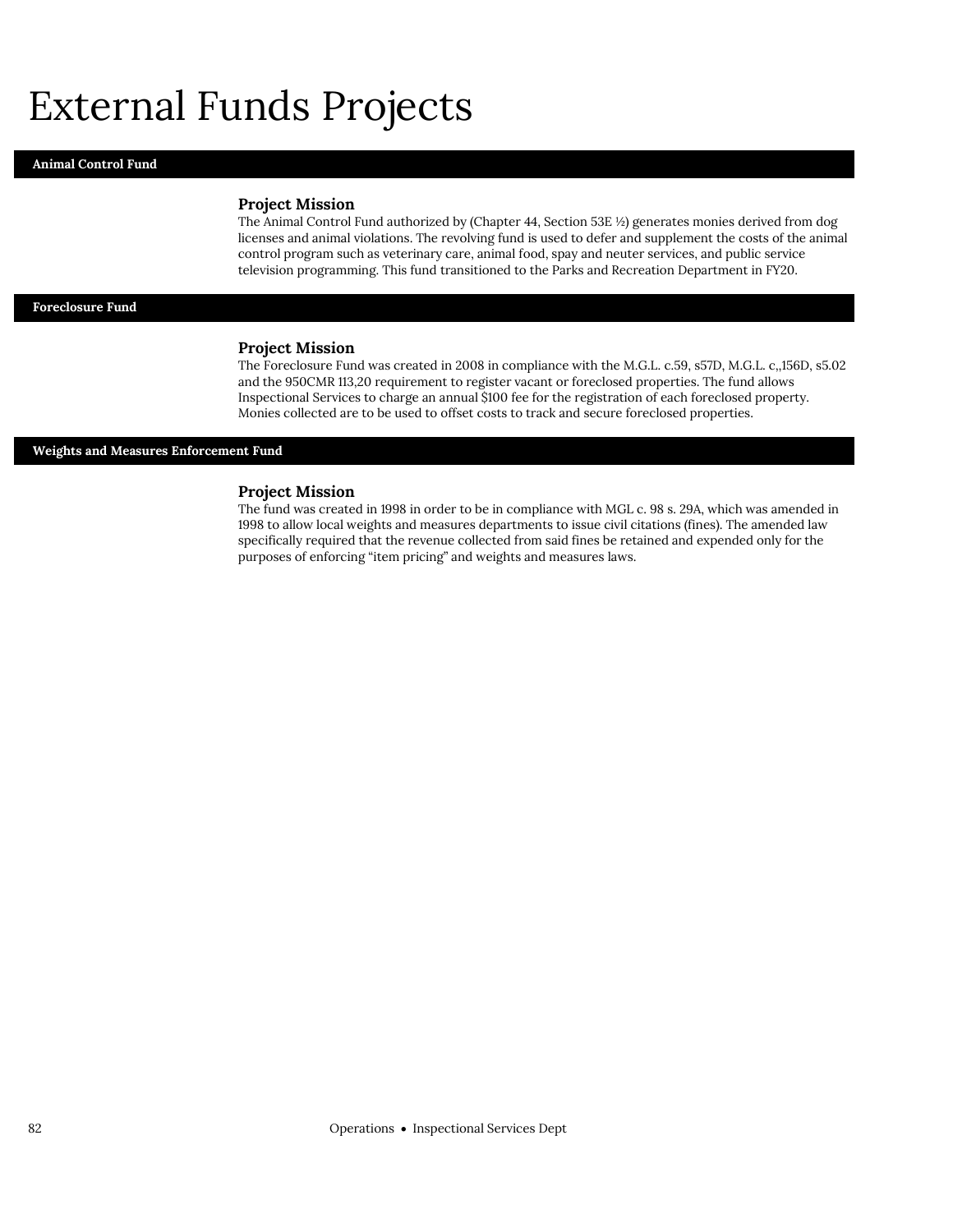# Property Management Operating Budget

## **Indira Alvarez,** *Commissioner,* **Appropriation 180000**

### **Department Mission**

The mission of the Property Management Department is to manage, maintain, repair and provide security for the City's municipal buildings including City Hall and Faneuil Hall; to preserve the useful life of City facilities and reduce operating costs through effective preventive maintenance measures.

### <span id="page-14-0"></span>**Selected Performance Goals**

### **Building Operations**

To improve and maintain the operational condition of managed city-owned facilities.

## **Alterations & Repair**

- To improve and maintain the operational condition of managed city-owned facilities.
- **Building Systems**
- Maintain heating ventilation and air condition (HVAC) system in proper working order.

| <b>Operating Budget</b> | Program Name                    | <b>Total Actual '18</b> | <b>Total Actual '19</b> | <b>Total Approp</b><br>20 | <b>Total Budget '21</b> |
|-------------------------|---------------------------------|-------------------------|-------------------------|---------------------------|-------------------------|
|                         | Administration                  | 2,275,192               | 2,047,698               | 1,911,700                 | 3, 144, 551             |
|                         | <b>Building Operations</b>      | 7,380,303               | 7,907,055               | 8,724,222                 | 8,272,888               |
|                         | <b>Alterations &amp; Repair</b> | 2,634,884               | 4,036,425               | 2,286,773                 | 1,487,693               |
|                         | Enforcement                     | 2,852,717               | 2,825,484               | 2,522,649                 | 1,221,103               |
|                         | <b>Security Systems</b>         | 812,499                 | 727,402                 | 803,040                   | 686,237                 |
|                         | Animal Control History          | 0                       | 0                       | 0                         | $_{0}$                  |
|                         | <b>Building Systems</b>         | 1,972,384               | 2,072,201               | 2,547,516                 | 2,347,934               |
|                         | <b>Capital Construction</b>     | $\theta$                | $\theta$                | 0                         | 0                       |
|                         | Total                           | 17,927,979              | 19,616,265              | 18,795,900                | 17,160,406              |
|                         |                                 |                         |                         |                           |                         |
| <b>Operating Budget</b> |                                 | <b>Actual '18</b>       | <b>Actual '19</b>       | Approp '20                | Budget '21              |
|                         | <b>Personnel Services</b>       | 8,046,779               | 8,150,585               | 8,171,641                 | 7,676,251               |
|                         | Non Personnel                   | 9,881,200               | 11,465,680              | 10,624,259                | 9,484,155               |
|                         | Total                           | 17,927,979              | 19,616,265              | 18,795,900                | 17,160,406              |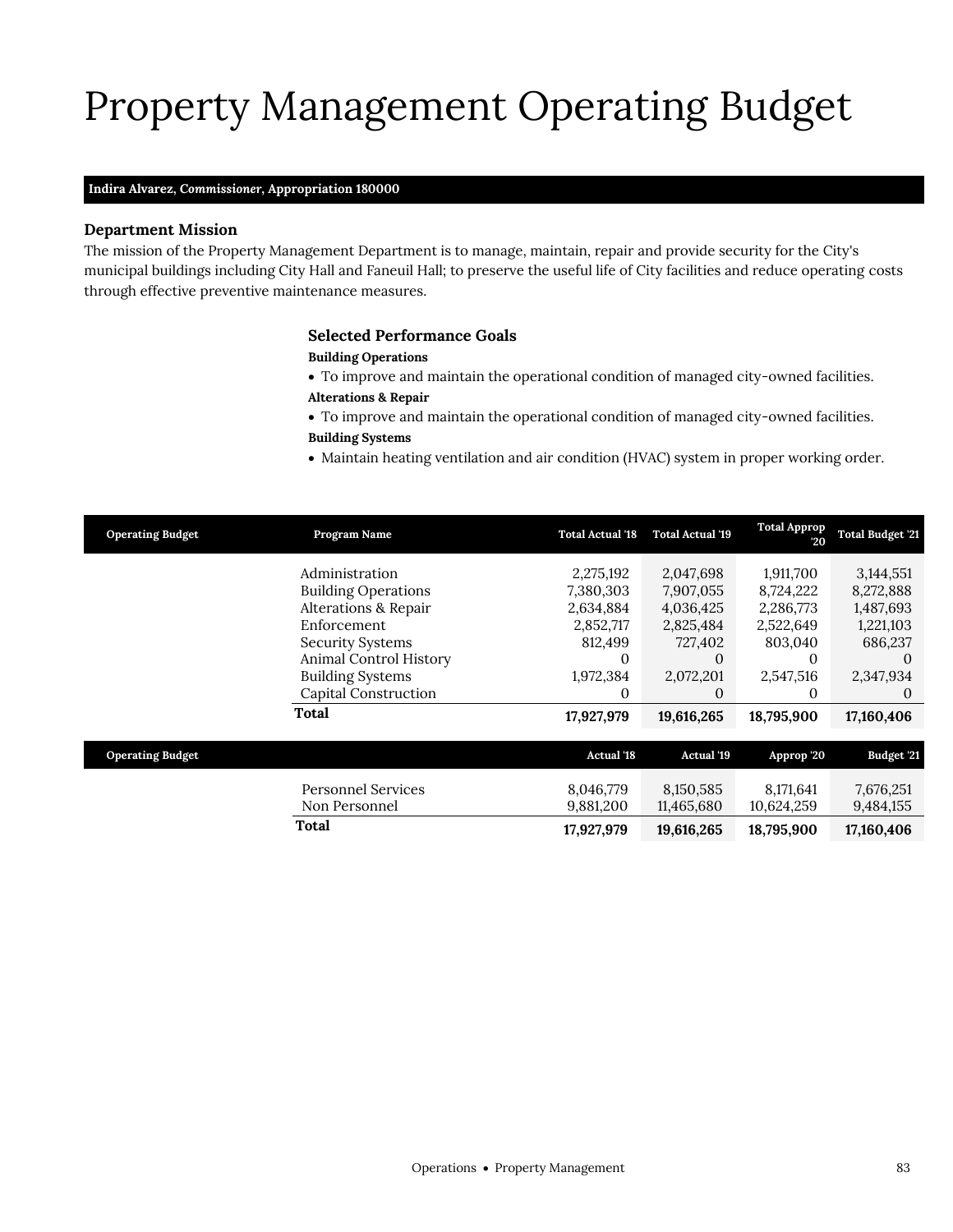# Property Management Operating Budget



## **Authorizing Statutes**

- Property Management Board: Powers & Duties, CBC Ord. §§ 11-7.1-11-7.2; 1943 Mass. Acts ch. 1943, as amended; 1946 Mass. Acts ch. 474, as amended.
- Powers and Duties of Commissioner of Real Property, CBC Ord. § 11-7.3; 1943 Mass. Acts ch. 1943, as amended; 1946 Mass. Acts ch. 474, as amended.
- Powers and Duties of Assistant Commissioner of Real Property, CBC Ord. §§ 11-7.4-11-7.10.

## **Description of Services**

The Property Management Department is responsible for the management, maintenance, security, and repair of the City's municipal buildings including City Hall, Faneuil Hall, and the Old State House. Property Management is responsible for facility layout and space planning analysis for City departments, building security, and events management.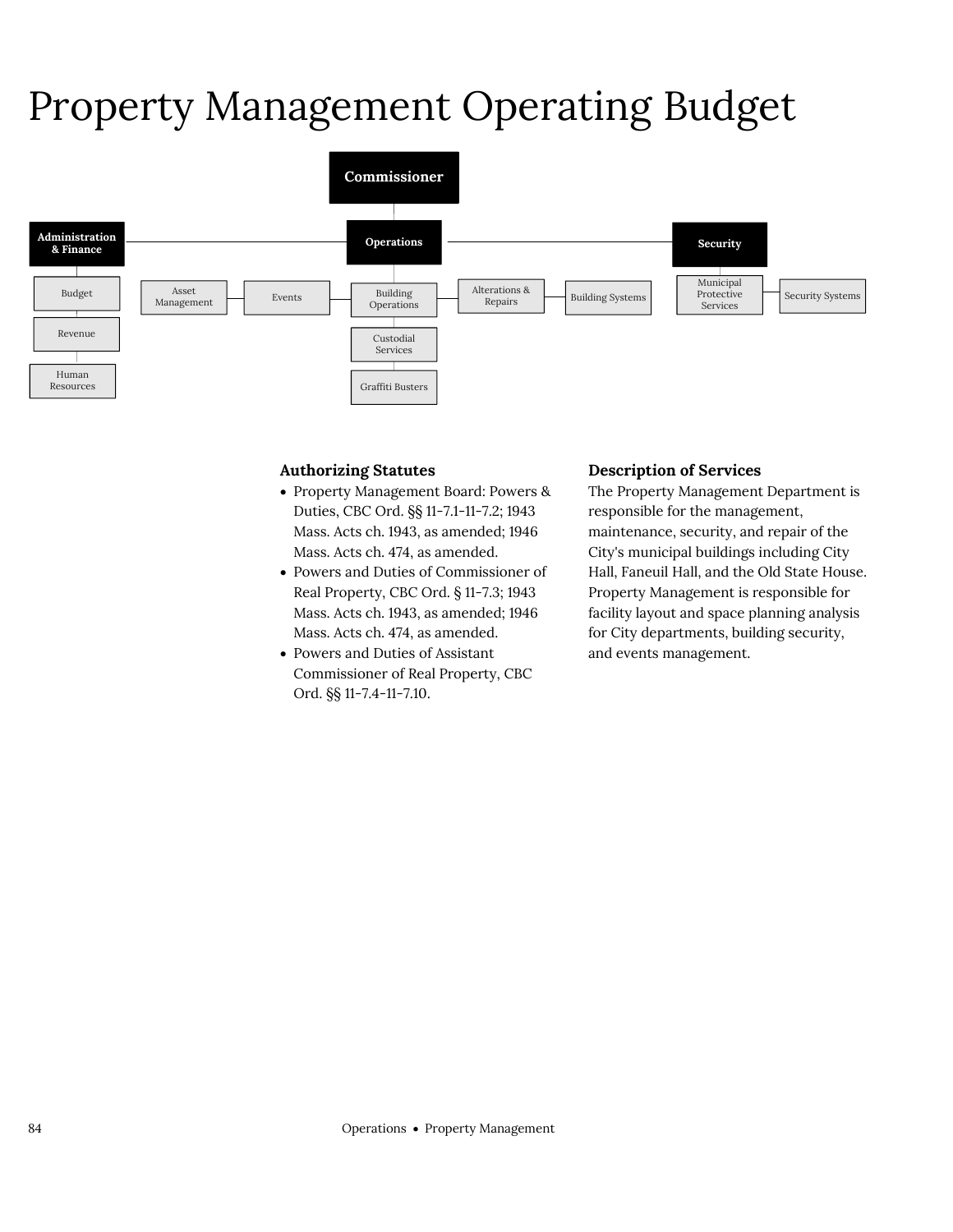# Department History

| <b>Personnel Services</b>                                                | <b>FY18 Expenditure</b>        | FY19 Expenditure        | <b>FY20 Appropriation</b>      | FY21 Adopted        | Inc/Dec 20 vs 21                 |
|--------------------------------------------------------------------------|--------------------------------|-------------------------|--------------------------------|---------------------|----------------------------------|
| 51000 Permanent Employees                                                | 5,978,949                      | 5,999,803               | 6,671,641                      | 6,176,251           | $-495,390$                       |
| 51100 Emergency Employees                                                | $\sigma$                       | $\mathbf{0}$            | $\sigma$                       | $\Omega$            | $\theta$                         |
| 51200 Overtime                                                           | 1,740,943                      | 1,837,931               | 1,300,000                      | 1,300,000           | $\theta$                         |
| 51600 Unemployment Compensation<br>51700 Workers' Compensation           | 5,562<br>321,325               | 3,707<br>309,144        | 25,000                         | 25,000<br>175,000   | $\overline{0}$<br>$\overline{0}$ |
| <b>Total Personnel Services</b>                                          | 8,046,779                      | 8,150,585               | 175,000<br>8,171,641           | 7,676,251           | $-495,390$                       |
|                                                                          |                                |                         |                                |                     |                                  |
| <b>Contractual Services</b>                                              | FY18 Expenditure               | FY19 Expenditure        | FY20 Appropriation             | FY21 Adopted        | $Inc/Dec$ 20 vs $21$             |
| 52100 Communications                                                     | 173,628                        | 131,482                 | 128,676                        | 142,676             | 14,000                           |
| 52200 Utilities                                                          | 3,268,561                      | 3,347,038               | 3,948,555                      | 3,646,702           | $-301,853$                       |
| 52400 Snow Removal<br>52500 Garbage/Waste Removal                        | $\sigma$<br>32,633             | 29,865<br>36,363        | 25,000<br>20,882               | 25,000<br>56,382    | $\theta$<br>35,500               |
| 52600 Repairs Buildings & Structures                                     | 3,441,829                      | 4,035,007               | 3,418,699                      | 3,322,031           | $-96,668$                        |
| 52700 Repairs & Service of Equipment                                     | 235,790                        | 259,132                 | 387,181                        | 379,181             | $-8,000$                         |
| 52800 Transportation of Persons                                          | 6,396                          | 7,810                   | 5,400                          | 1,600               | $-3,800$                         |
| 52900 Contracted Services                                                | 2,038,478                      | 3,017,707               | 2,069,296                      | 1,288,796           | $-780,500$                       |
| <b>Total Contractual Services</b>                                        | 9,197,315                      | 10,864,404              | 10,003,689                     | 8,862,368           | $-1,141,321$                     |
| <b>Supplies &amp; Materials</b>                                          | <b>FY18 Expenditure</b>        | FY19 Expenditure        | <b>FY20 Appropriation</b>      | FY21 Adopted        | Inc/Dec 20 vs 21                 |
| 53000 Auto Energy Supplies                                               | 33,666                         | 39,089                  | 36,841                         | 40,858              | 4,017                            |
| 53200 Food Supplies                                                      | 0                              | $\boldsymbol{0}$        | $\boldsymbol{0}$               | 0                   | $\mathbf{0}$                     |
| 53400 Custodial Supplies                                                 | 51,810                         | 64,811                  | 50,000                         | 50,000              | $\boldsymbol{0}$                 |
| 53500 Med, Dental, & Hosp Supply                                         | $\mathbf{0}$                   | $\mathbf{0}$            | $\overline{0}$                 | $\overline{0}$      | $\mathbf{0}$                     |
| 53600 Office Supplies and Materials<br>53700 Clothing Allowance          | 9,251<br>44,900                | 9,552<br>32,975         | 10,400<br>55,450               | 10,400<br>55,450    | $\overline{0}$<br>$\overline{0}$ |
| 53800 Educational Supplies & Mat                                         | $\overline{0}$                 | $\mathbf{0}$            | $\overline{0}$                 | $\mathbf{0}$        | $\mathbf{0}$                     |
|                                                                          |                                |                         |                                |                     |                                  |
|                                                                          | 254,934                        | 209,055                 | 256,365                        | 256,365             | $\mathbf{0}$                     |
| 53900 Misc Supplies & Materials<br><b>Total Supplies &amp; Materials</b> | 394,561                        | 355,482                 | 409,056                        | 413,073             | 4,017                            |
| <b>Current Chgs &amp; Oblig</b>                                          | <b>FY18 Expenditure</b>        | FY19 Expenditure        | <b>FY20 Appropriation</b>      | FY21 Adopted        | $Inc/Dec$ 20 vs 21               |
|                                                                          |                                |                         |                                |                     |                                  |
| 54300 Workers' Comp Medical                                              | 45,271                         | 28,767                  | 30,000                         | 30,000              | $\mathbf{0}$                     |
| 54400 Legal Liabilities<br>54500 Aid To Veterans                         | 17,394<br>0                    | 17,557<br>0             | 3,900<br>0                     | 3,670<br>0          | $-230$<br>$\theta$               |
| 54600 Current Charges H&I                                                | $\mathbf{0}$                   | 0                       | $\mathbf{0}$                   | 0                   | $\overline{0}$                   |
| 54700 Indemnification                                                    | $\mathbf{0}$                   | 0                       | 0                              | 0                   | $\overline{0}$                   |
| 54800 Reserve Account                                                    | $\overline{0}$                 | $\overline{0}$          | $\overline{0}$                 | $\overline{0}$      | $\mathbf{0}$                     |
| 54900 Other Current Charges                                              | 20,179                         | 96,285                  | 88,400                         | 88,400              | $\overline{0}$                   |
| Total Current Chgs & Oblig                                               | 82,844                         | 142,609                 | 122,300                        | 122,070             | -230                             |
| Equipment                                                                | <b>FY18 Expenditure</b>        | <b>FY19 Expenditure</b> | <b>FY20 Appropriation</b>      | <b>FY21 Adopted</b> | Inc/Dec 20 vs 21                 |
| 55000 Automotive Equipment                                               | $\mathbf{0}$                   | 0                       | $\mathbf{0}$                   | 0                   | 0                                |
| 55400 Lease/Purchase                                                     | 79,527                         | 75,129                  | 66,214                         | 63,644              | $-2,570$                         |
| 55600 Office Furniture & Equipment                                       | 73,106                         | $\mathbf{0}$            | $\mathbf{0}$                   | $\mathbf{0}$        | $\mathbf{0}$                     |
| 55900 Misc Equipment                                                     | 53,847                         | 28,056                  | 23,000                         | 23,000              | $\mathbf{0}$                     |
| <b>Total Equipment</b>                                                   | 206,480                        | 103,185                 | 89,214                         | 86,644              | $-2,570$                         |
| Other                                                                    | FY18 Expenditure               | FY19 Expenditure        | FY20 Appropriation             | FY21 Adopted        | Inc/Dec 20 vs 21                 |
| 56200 Special Appropriation                                              | 0                              | $\mathbf 0$             | 0                              | $\boldsymbol{0}$    | 0                                |
| 57200 Structures & Improvements                                          | $\boldsymbol{0}$               | $\boldsymbol{0}$        | 0                              | $\boldsymbol{0}$    | $\boldsymbol{0}$                 |
| 58000 Land & Non-Structure                                               | $\boldsymbol{0}$               | $\boldsymbol{0}$        | $\boldsymbol{0}$               | $\boldsymbol{0}$    | $\boldsymbol{0}$                 |
| <b>Total Other</b><br>Grand Total                                        | $\boldsymbol{0}$<br>17,927,979 | $\boldsymbol{0}$        | $\boldsymbol{0}$<br>18,795,900 | $\boldsymbol{0}$    | 0                                |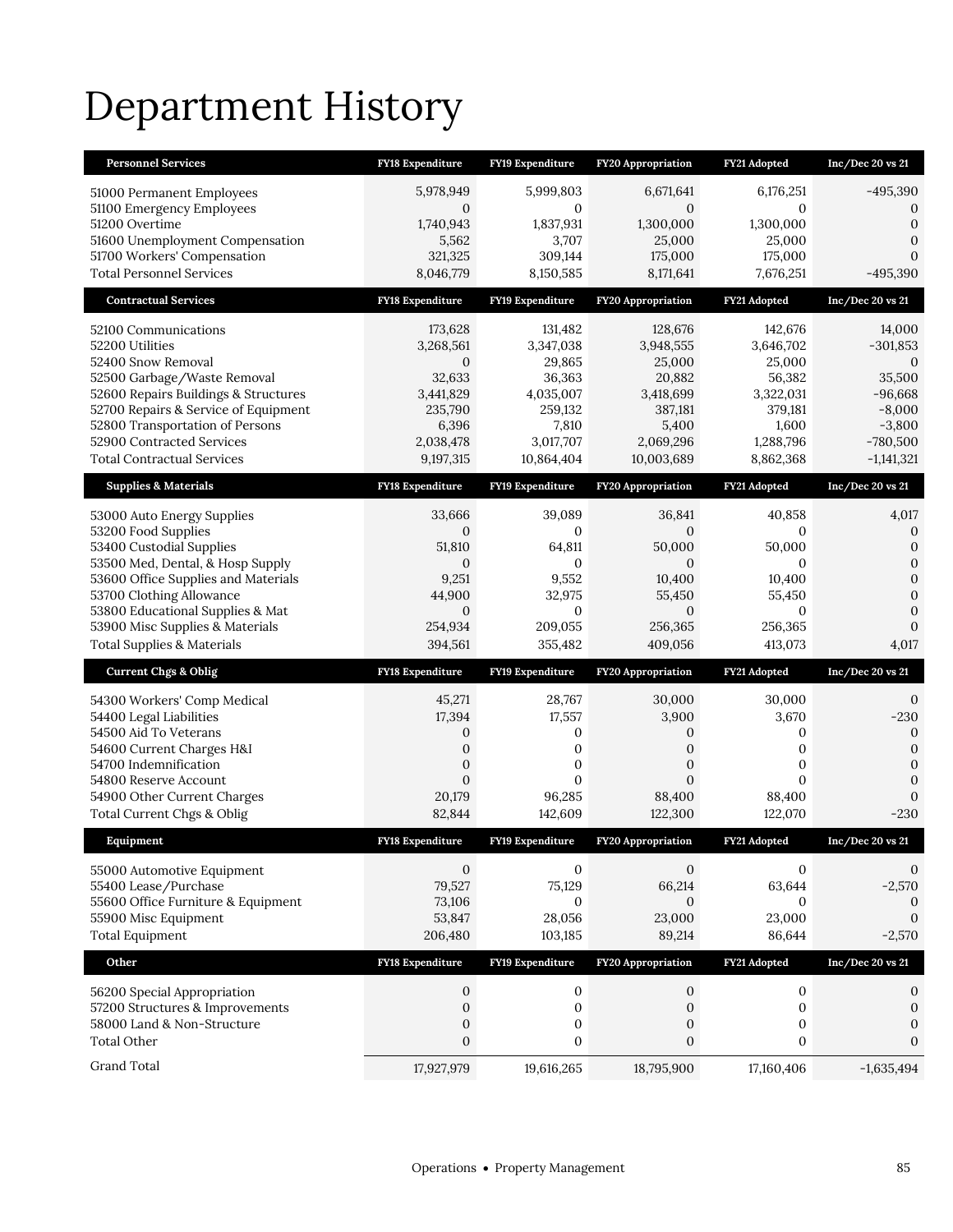## Department Personnel

| 1.00<br>52,085     |
|--------------------|
| 2.00<br>98,883     |
| 1.00<br>58,656     |
| 5.00<br>249,979    |
| 1.00<br>82,880     |
| 2.00<br>180,637    |
| 1.00<br>90,319     |
| 1.00<br>99,243     |
| 1.00<br>108,261    |
| 2.00<br>252,048    |
| 1.00<br>105,033    |
| 1.00<br>105,247    |
| 7.00<br>396,517    |
| 2.00<br>126,480    |
| 60.00<br>2,746,994 |
| 1.00<br>78,228     |
| 1.00<br>65,145     |
| 1.00<br>90,319     |
| 1.00<br>103,038    |
| 1.00<br>84,016     |
| 2.00<br>95,432     |
| 1.00<br>62,029     |
| 1.00<br>98,077     |
| 5.00<br>246,944    |
| 2.00<br>88,920     |
| 2.00<br>129,854    |
| 146<br>8,823,780   |
|                    |
| 41,874             |
|                    |

| <b>FY21 Total Request</b> | 6.176.248    |
|---------------------------|--------------|
| Salary Savings            | -679.765     |
| Chargebacks               | $-2.216.211$ |
| Other                     | 206,570      |
|                           |              |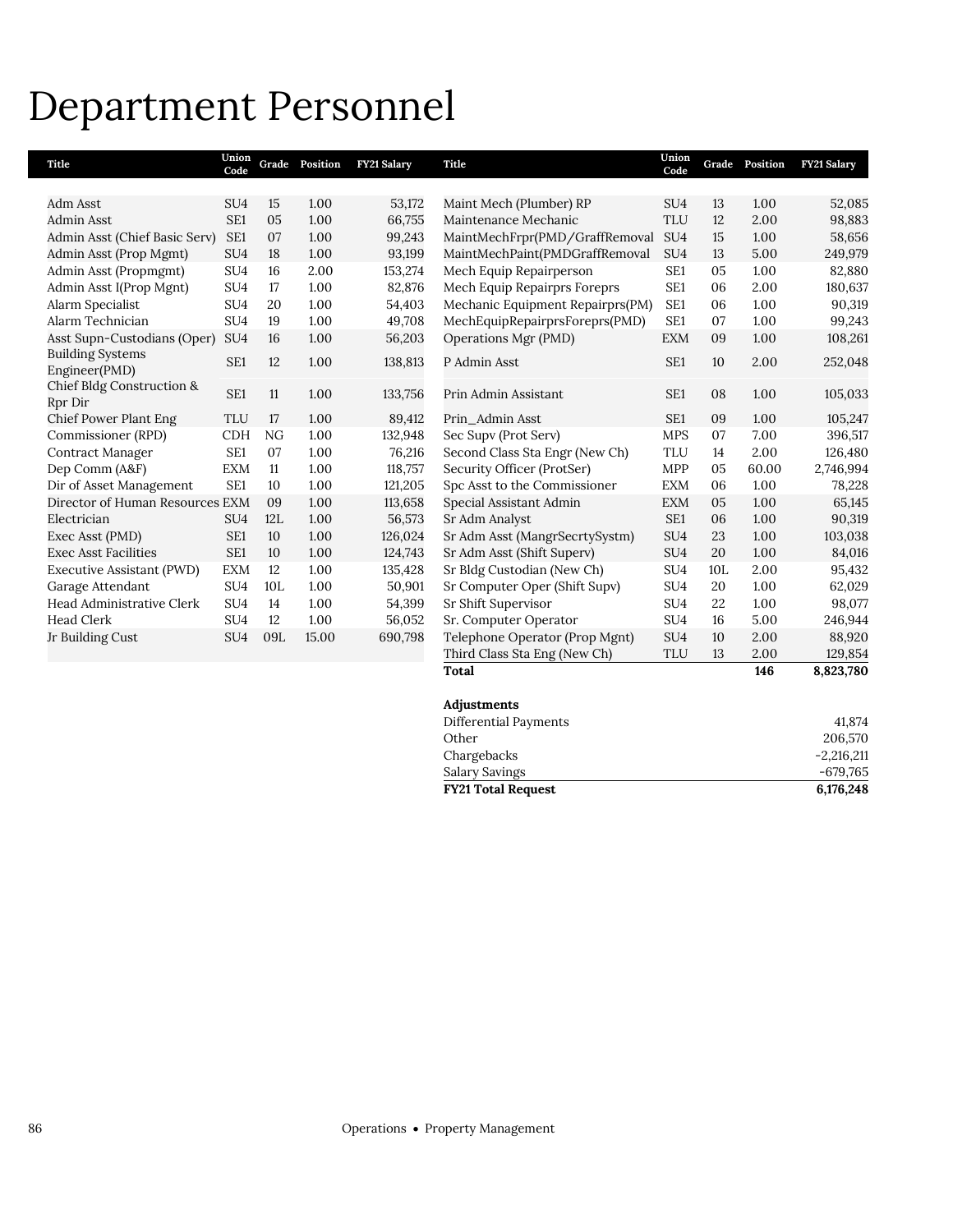# <span id="page-18-0"></span>Program 1. Administration

## *Michael Sulprizio ,* **Organization 180100**

## **Program Description**

The Administration Program provides centralized administrative, fiscal, and human resource support services for the Public Property Cabinet. The program processes contracts, manages finances, implements human resource management policies and personnel paperwork, and monitors all budgetary actions through internal auditing of expenditures and revenue collections. In addition, it assists in efforts to enhance the effectiveness and efficiency of the Department's programs and activities.

| <b>Operating Budget</b>             | <b>Actual</b> '18    | <b>Actual</b> '19    | Approp '20           | <b>Budget '21</b>    |
|-------------------------------------|----------------------|----------------------|----------------------|----------------------|
| Personnel Services<br>Non Personnel | 1.926.736<br>348.456 | 1,754,758<br>292.940 | 1.702.002<br>209.698 | 2,952,208<br>192,343 |
| Total                               | 2,275,192            | 2,047,698            | 1,911,700            | 3,144,551            |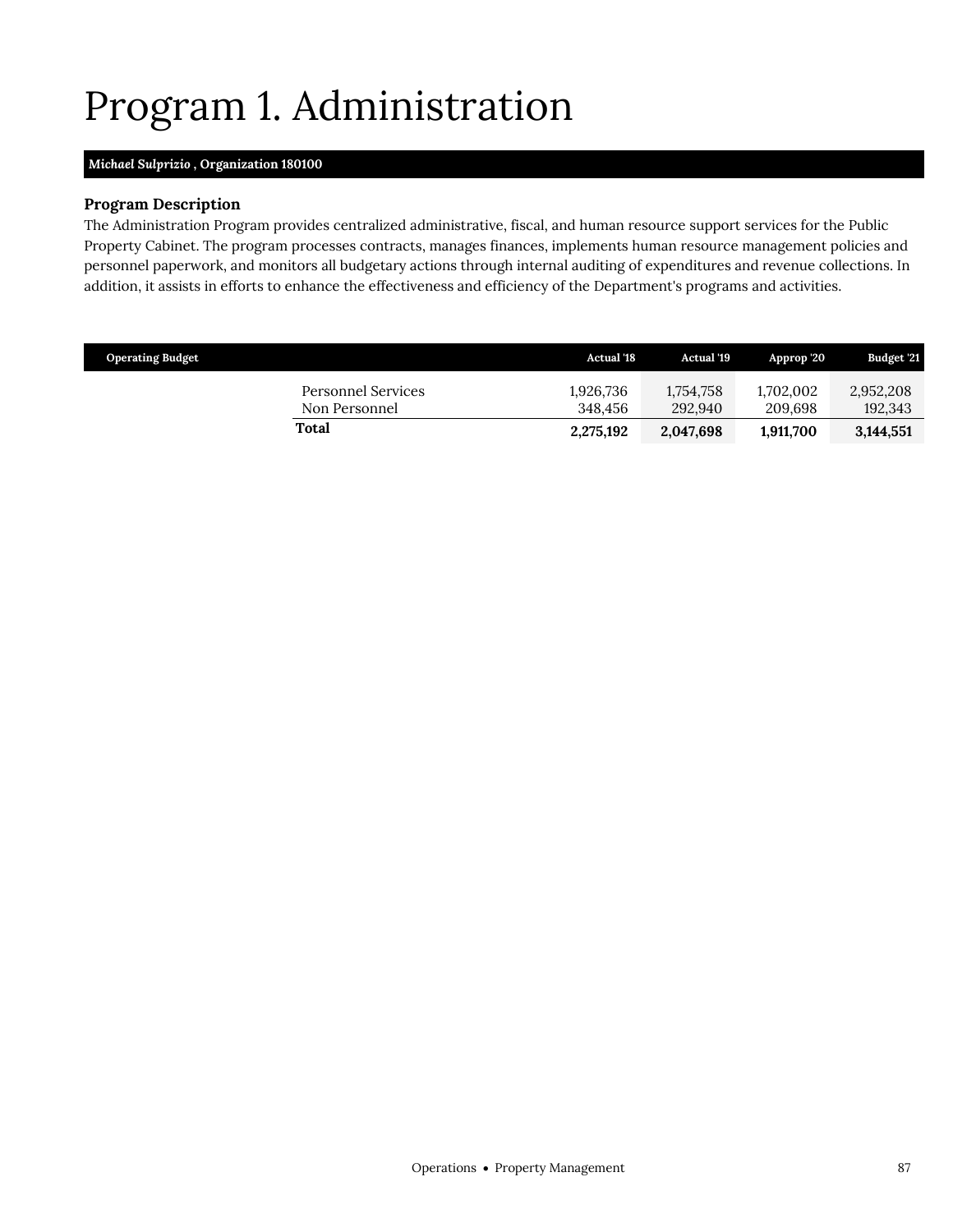# <span id="page-19-0"></span>Program 2. Building Operations

## **Leon Graves,** *Manager,* **Organization 180200**

## **Program Description**

The Building Operations Program provides for asset management and maintenance for Boston City Hall, municipal buildings, and historic structures. The Program is also responsible for graffiti removal from public and private property in the City of Boston. The program also provides maintenance and operational support for special events and celebrations held in municipal buildings managed by the Department.

| <b>Operating Budget</b> |                                                                                    | <b>Actual '18</b>      | <b>Actual</b> '19      | Approp '20             | <b>Budget '21</b>      |
|-------------------------|------------------------------------------------------------------------------------|------------------------|------------------------|------------------------|------------------------|
|                         | <b>Personnel Services</b><br>Non Personnel                                         | 1,431,585<br>5,948,718 | 1,572,728<br>6,334,327 | 1,752,561<br>6,971,661 | 1,608,535<br>6,664,353 |
|                         | <b>Total</b>                                                                       | 7,380,303              | 7,907,055              | 8,724,222              | 8,272,888              |
| Performance             |                                                                                    |                        |                        |                        |                        |
| Goal:                   | To improve and maintain the operational condition of managed city-owned facilities |                        |                        |                        |                        |

| <b>Performance Measures</b>                       | <b>Actual '18</b> | <b>Actual '19</b> | Projected '20 | Target '21 |
|---------------------------------------------------|-------------------|-------------------|---------------|------------|
| % of locksmith requests closed<br>within 48 hours | 87%               | 91%               | 95%           | 95         |
| % of plumbing requests closed<br>within 48 hours  | 42%               | 90%               | 91%           | 90%        |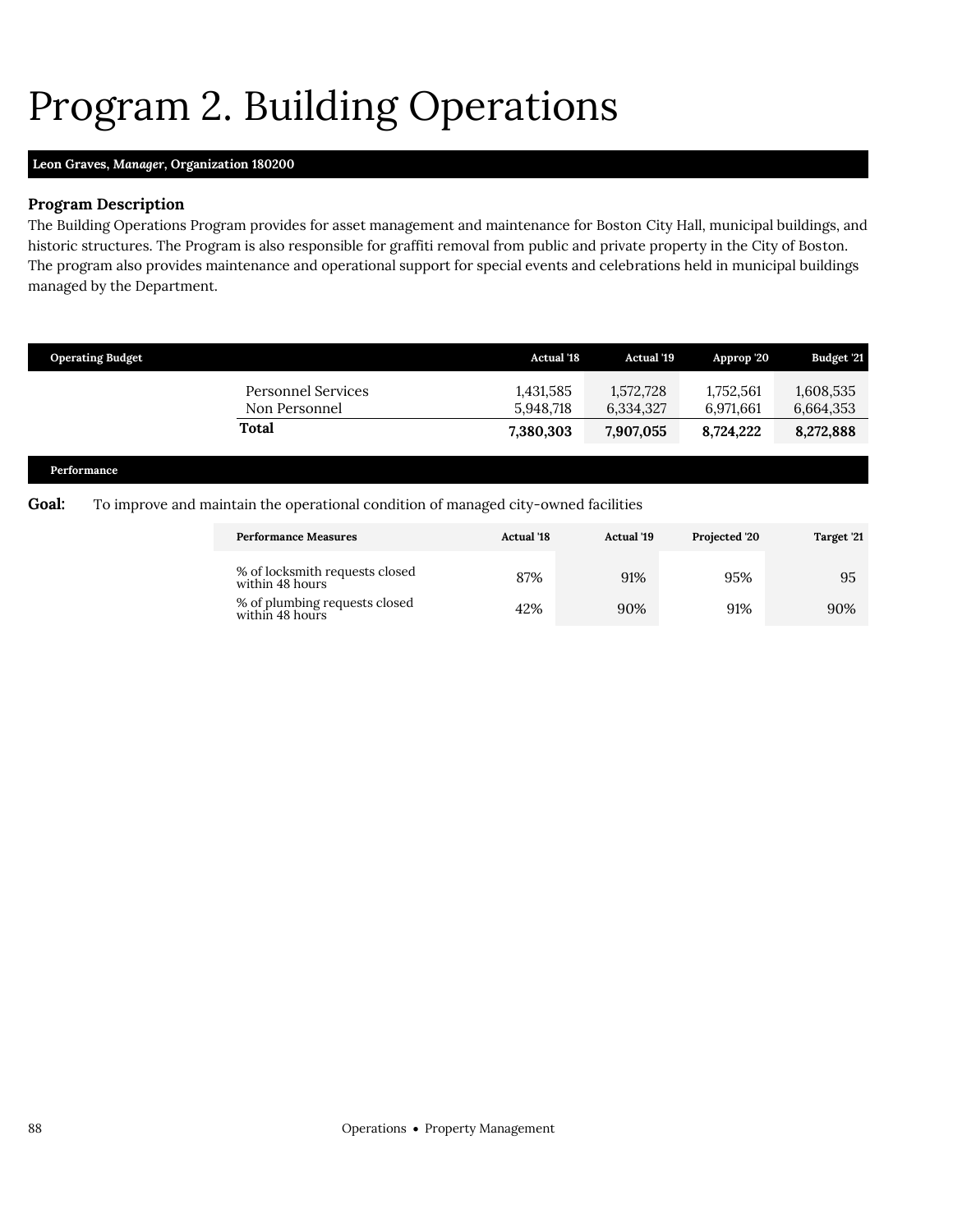# <span id="page-20-0"></span>Program 3. Alterations & Repair

## **Carlene Laurent,** *Manager,* **Organization 180300**

### **Program Description**

The Alterations and Repair Program performs and oversees non-capital alterations and repairs to City-owned facilities to meet the needs of building occupants, responds to emergency repair and hazardous waste removal needs, and ensures that all systems are functioning and that the facilities are environmentally safe. The program also preserves the useful life of City facilities and reduces operating costs by developing and implementing preventive maintenance programs.

| <b>Operating Budget</b> |                                     | <b>Actual '18</b>    | <b>Actual</b> '19    | Approp '20           | <b>Budget '21</b>  |
|-------------------------|-------------------------------------|----------------------|----------------------|----------------------|--------------------|
|                         | Personnel Services<br>Non Personnel | 692,079<br>1.942.805 | 725,511<br>3.310.914 | 747,854<br>1.538.919 | 698,774<br>788,919 |
|                         | <b>Total</b>                        | 2,634,884            | 4,036,425            | 2,286,773            | 1,487,693          |
|                         |                                     |                      |                      |                      |                    |

#### **Performance**

### **Goal:** To improve and maintain the operational condition of managed city-owned facilities

| <b>Performance Measures</b>                                                                | <b>Actual</b> '18 | Actual '19 | <b>Projected '20</b> | Target '21 |
|--------------------------------------------------------------------------------------------|-------------------|------------|----------------------|------------|
| % of maintenance repairs and<br>requests for City Hall handled<br>internally vs. by vendor | 81%               | 96%        | 95%                  | 95%        |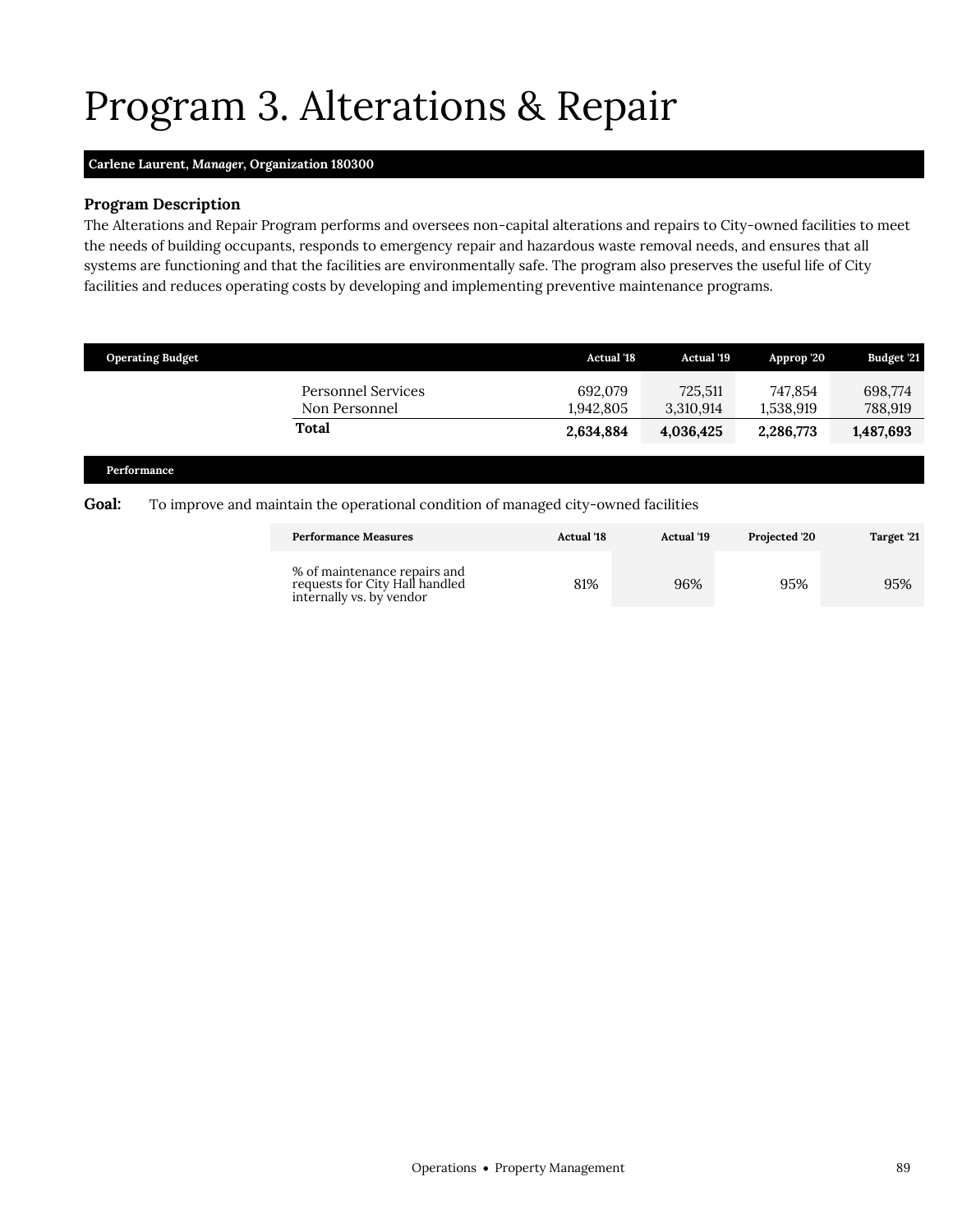## <span id="page-21-0"></span>Program 4. Enforcement

## **William G. Joyce,** *Manager,* **Organization 180400**

## **Program Description**

The Municipal Protective Services Division (MPSD) protects City property from vandalism, arson, and theft in City buildings.

| <b>Operating Budget</b>             | <b>Actual</b> '18    | <b>Actual</b> '19    | Approp '20           | Budget '21           |
|-------------------------------------|----------------------|----------------------|----------------------|----------------------|
| Personnel Services<br>Non Personnel | 2,486,009<br>366,708 | 2,622,679<br>202.805 | 2,333,965<br>188.684 | 1,008,528<br>212,575 |
| Total                               | 2,852,717            | 2,825,484            | 2,522,649            | 1.221.103            |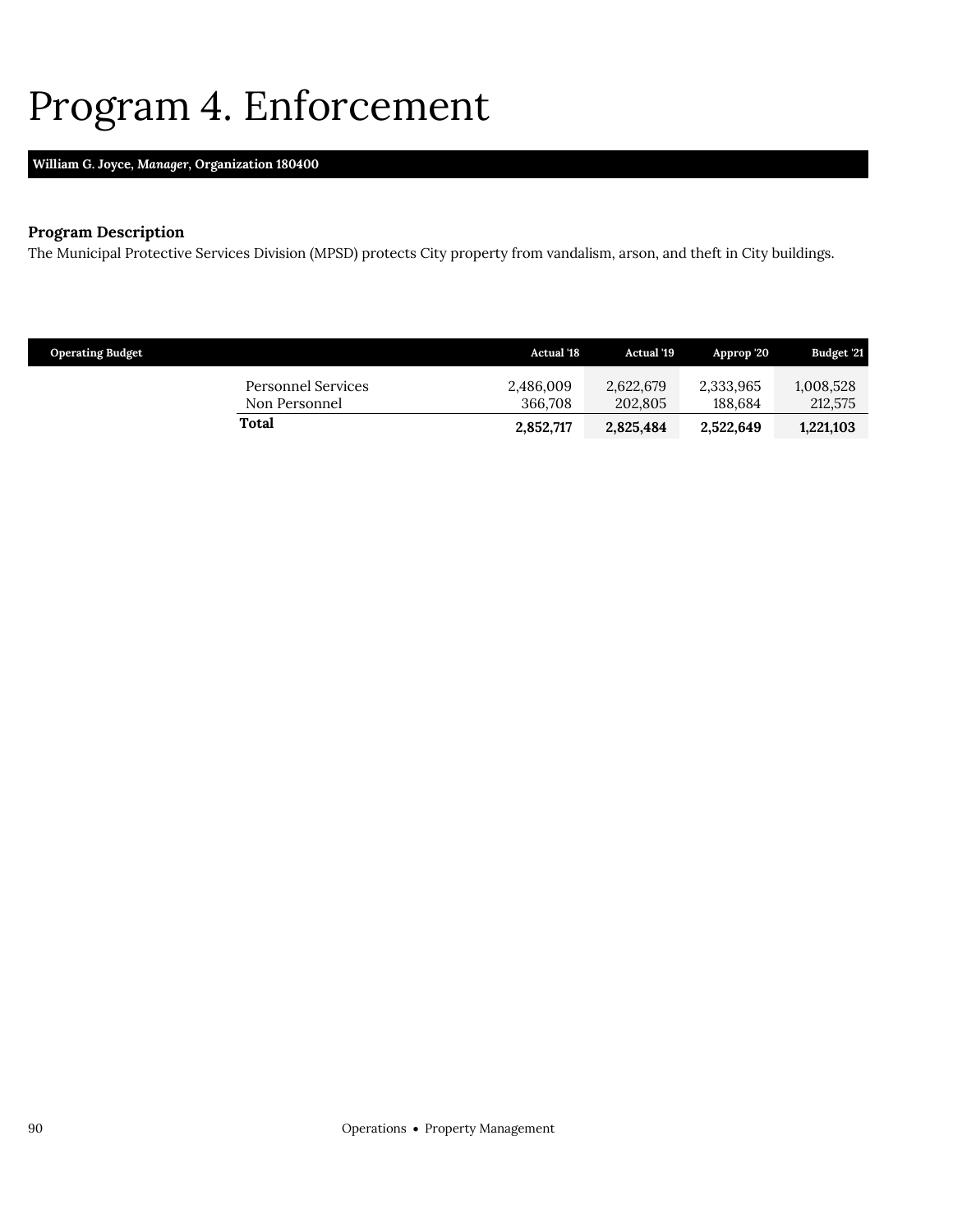# <span id="page-22-0"></span>Program 5. Security Systems

## **John Gillis,** *Manager,* **Organization 180500**

## **Program Description**

The Security Systems Program monitors public buildings for safety and security violations, coordinates an effective response by the Municipal Protective Services Division (MPSD) as well as other public safety agencies of the City of Boston, installs, maintains, and monitors fire and intrusion alarms in public buildings, and installs and monitors temporary alarm systems to protect various projects.

| <b>Operating Budget</b>             | <b>Actual</b> '18 | <b>Actual</b> '19 | Approp 20         | <b>Budget '21</b> |
|-------------------------------------|-------------------|-------------------|-------------------|-------------------|
| Personnel Services<br>Non Personnel | 777,158<br>35.341 | 683.578<br>43.824 | 745.944<br>57.096 | 635,973<br>50,264 |
| Total                               | 812,499           | 727,402           | 803.040           | 686,237           |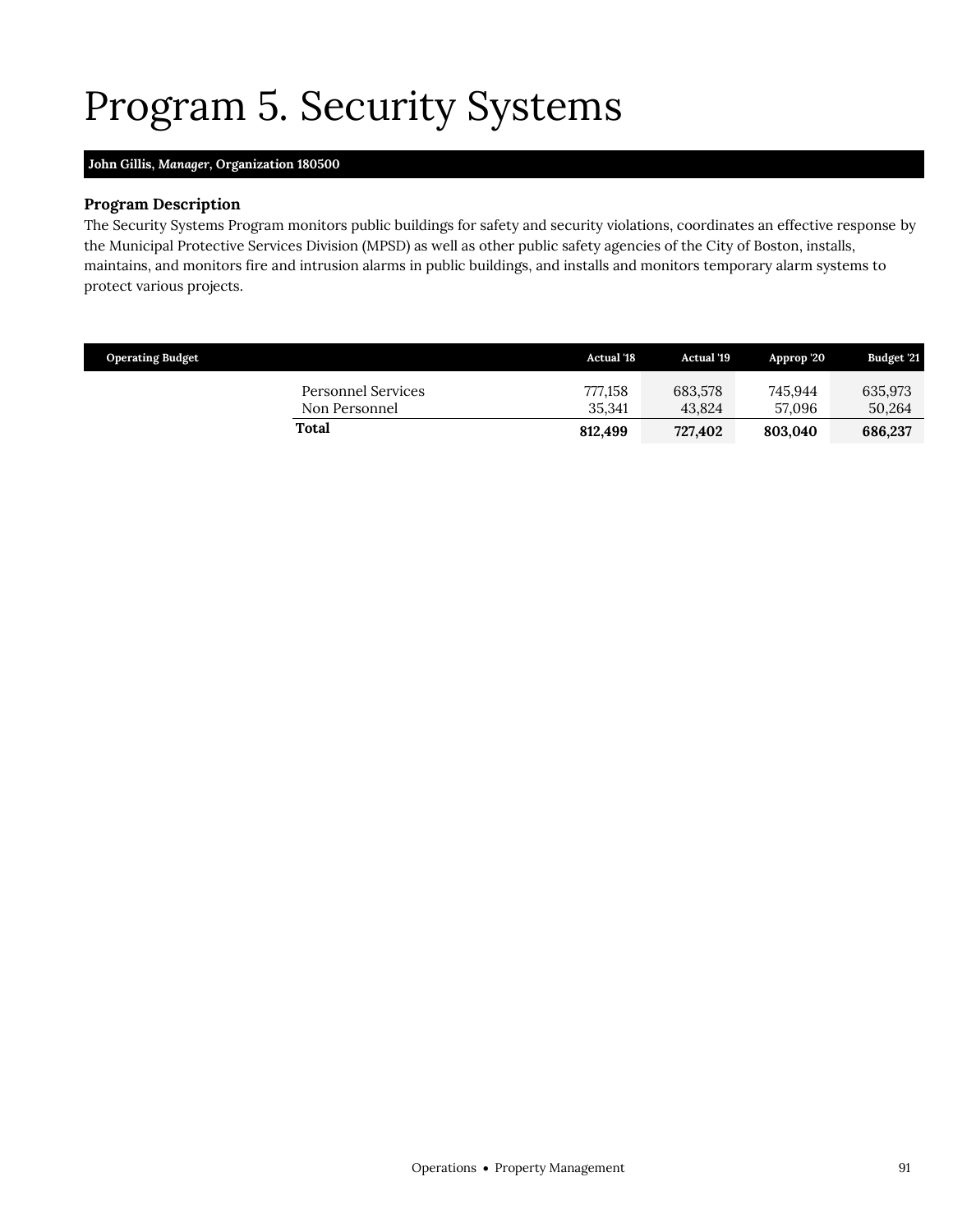# <span id="page-23-0"></span>Program 6. Building Systems

## **John Sinagra,** *Manager,* **Organization 180700**

## **Program Description**

The Building Systems program is responsible for all mechanical systems in Boston City Hall and at 52 other City-owned buildings. Responsibilities include preventive maintenance and incidental repairs to heating, ventilation, and air conditioning (HVAC).

| <b>Operating Budget</b>                    | <b>Actual '18</b>    | <b>Actual '19</b>    | Approp '20           | <b>Budget '21</b>    |
|--------------------------------------------|----------------------|----------------------|----------------------|----------------------|
| <b>Personnel Services</b><br>Non Personnel | 733,212<br>1,239,172 | 791,331<br>1,280,870 | 889.315<br>1,658,201 | 772,233<br>1,575,701 |
| Total                                      | 1,972,384            | 2,072,201            | 2,547,516            | 2,347,934            |
|                                            |                      |                      |                      |                      |

### **Performance**

### **Goal:** Maintain heating ventilation and air condition (HVAC) system in proper working order

| <b>Performance Measures</b>                           | <b>Actual 18</b> | <b>Actual</b> '19 | Projected '20 | Target '21 |
|-------------------------------------------------------|------------------|-------------------|---------------|------------|
| # of preventive<br>maintenance/corrective maintenance | 42               | 63                | 33            | 80         |
| % of HVAC breakdowns corrected<br>within 8 hours      | 79%              | 81%               | 80%           | 80%        |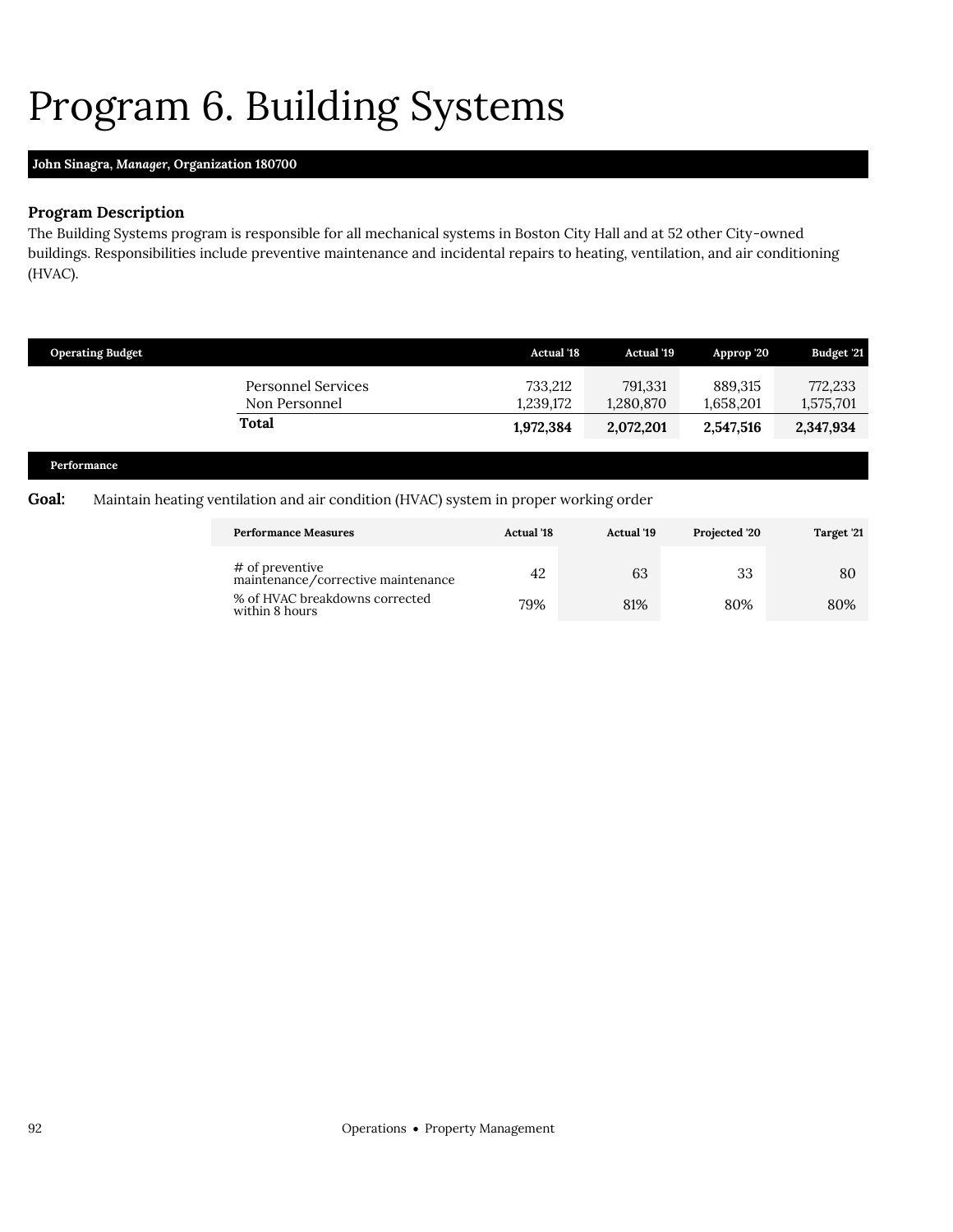# Property Management Capital Budget

## **Overview**

On-going investments in municipal structures, historic buildings and other city-owned properties ensure the City's facilities are well-maintained and managed. Asset preservation is of the utmost importance as Fiscal Year 2021 capital investments support a number of new and ongoing initiatives across the city.

## **FY21 Major Initiatives**

- Phase 1 construction on City Hall Plaza will begin which will include a new public entrance on the North Plaza, extensive repairs and improvements to the plaza, accessibility upgrades which include a universally accessible ramp at the plaza entrance, and a children's play area.
- Demolition, abatement and build out of floors 2-6 at 26 Court Street will continue. Design will begin to the envelope of the building, including masonry repairs and window replacement.
- Energy efficiency projects, including an upgrade of the HVAC system will proceed at City Hall.

| <b>Capital Budget Expenditures</b> |                         |           | Total Actual '18 Total Actual '19 | <b>Estimated '20</b> | <b>Total Projected</b><br><b>V21</b> |
|------------------------------------|-------------------------|-----------|-----------------------------------|----------------------|--------------------------------------|
|                                    | <b>Total Department</b> | 6.847.224 | 14.072.205                        | 26.369.542           | 20,025,000                           |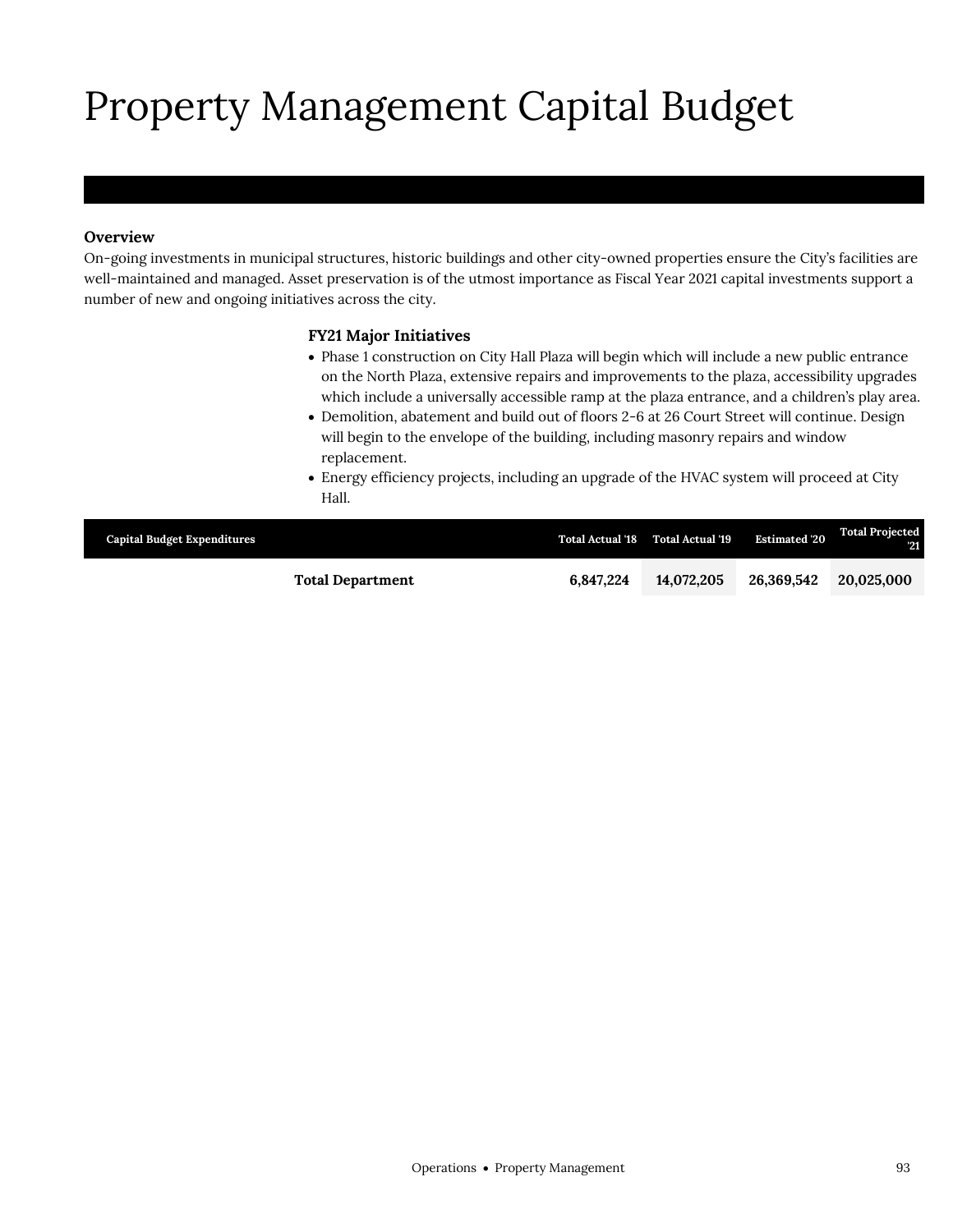# Property Management Project Profiles

### **201 RIVERMOOR**

### **Project Mission**

Install new backup generator and high density shelving for City archives. Upgrade HVAC to optimize building conditions for long term storage. Relocate the Archeology Department. **Managing Department, Public Facilities Department Status, To Be Scheduled Location, West Roxbury Operating Impact, No** 

## **Authorizations**

|                                          |           |                  |              | Non Capital |           |
|------------------------------------------|-----------|------------------|--------------|-------------|-----------|
| Source                                   | Existing  | <b>FY21</b>      | Future       | Fund        | Total     |
| City Capital                             | 2,160,000 | 0                | 0            | 0           | 2,160,000 |
| Grants/Other                             |           | 0                | $\Omega$     |             | $\theta$  |
| Total                                    | 2,160,000 | $\overline{0}$   | $\mathbf{0}$ | 0           | 2,160,000 |
| <b>Expenditures (Actual and Planned)</b> |           |                  |              |             |           |
|                                          | Thru      |                  |              |             |           |
| Source                                   | 6/30/19   | <b>FY20</b>      | <b>FY21</b>  | FY22-25     | Total     |
| City Capital                             | O         | 0                | 500,000      | 1,660,000   | 2,160,000 |
| Grants/Other                             | 0         | 0                | 0            |             | 0         |
| Total                                    | 0         | $\boldsymbol{0}$ | 500,000      | 1,660,000   | 2,160,000 |
|                                          |           |                  |              |             |           |

## **26 COURT STREET**

### **Project Mission**

Renovate building to improve envelope (roof, new windows, masonry repair) and upgrade interior. **Managing Department, Public Facilities Department Status, To Be Scheduled** 

**Location, Financial District/Downtown Operating Impact, No** 

| <b>Authorizations</b> |                                          |            |             |             |                |            |
|-----------------------|------------------------------------------|------------|-------------|-------------|----------------|------------|
|                       |                                          |            |             |             | Non Capital    |            |
|                       | Source                                   | Existing   | <b>FY21</b> | Future      | Fund           | Total      |
|                       | City Capital                             | 20,000,000 | 0           | $\theta$    | $\overline{0}$ | 20,000,000 |
|                       | Grants/Other                             |            | 0           |             |                | $\theta$   |
|                       | Total                                    | 20,000,000 | 0           | $\theta$    | 0              | 20,000,000 |
|                       | <b>Expenditures (Actual and Planned)</b> |            |             |             |                |            |
|                       |                                          | Thru       |             |             |                |            |
|                       | Source                                   | 6/30/19    | <b>FY20</b> | <b>FY21</b> | FY22-25        | Total      |
|                       | City Capital                             | O          | 0           | 1,500,000   | 18,500,000     | 20,000,000 |
|                       | Grants/Other                             | 0          | 0           |             |                | $\theta$   |
|                       | Total                                    | 0          | 0           | 1,500,000   | 18,500,000     | 20,000,000 |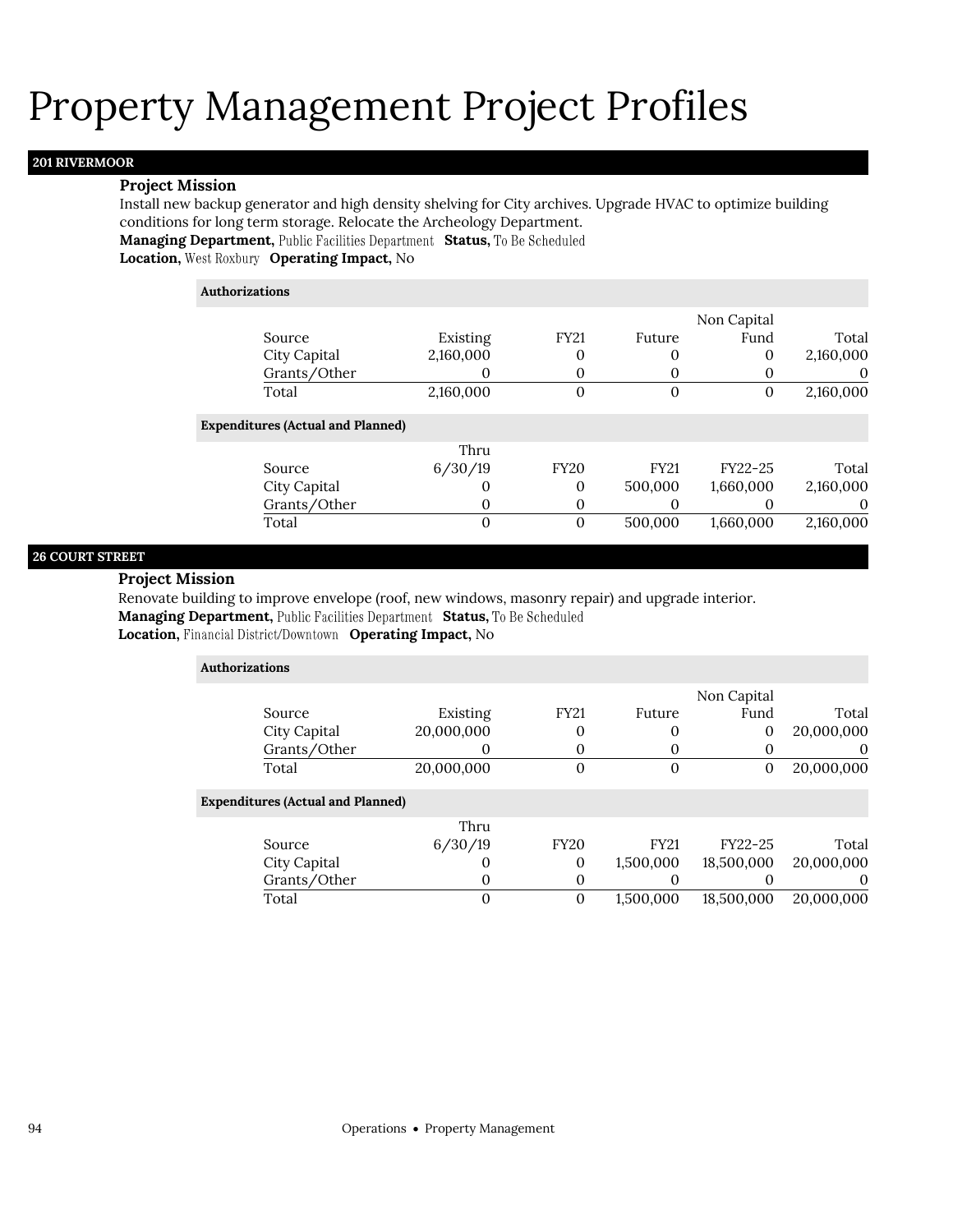## Property Management Project Profiles

## **CITY HALL AND CITY HALL PLAZA**

### **Project Mission**

Implement early action items from the City Hall Master plan including masonry and roof repairs, HVAC improvements, and construction of Phase 1 which includes a new public entrance on the north plaza, accessibility

upgrades, and extensive plaza renovations. **Managing Department,** Public Facilities Department Status, In Construction

**Location, Operating Impact,** No

### **Authorizations**

|                                          |             |             |              | Non Capital |             |
|------------------------------------------|-------------|-------------|--------------|-------------|-------------|
| Source                                   | Existing    | <b>FY21</b> | Future       | Fund        | Total       |
| City Capital                             | 110,300,000 | 10,000,000  | 0            | 0           | 120,300,000 |
| Grants/Other                             | 23,273      | 0           | $\mathbf{0}$ | 0           | 23,273      |
| Total                                    | 110,323,273 | 10,000,000  | $\mathbf{0}$ | 0           | 120,323,273 |
| <b>Expenditures (Actual and Planned)</b> |             |             |              |             |             |
|                                          | Thru        |             |              |             |             |
| Source                                   | 6/30/19     | <b>FY20</b> | <b>FY21</b>  | FY22-25     | Total       |
| City Capital                             | 11,163,750  | 10,000,000  | 15,000,000   | 84,136,250  | 120,300,000 |
| Grants/Other                             | 15,046      | 8.227       | 0            | 0           | 23,273      |
| Total                                    | 11,178,796  | 10,008,227  | 15,000,000   | 84,136,250  | 120,323,273 |

### **FAMILY JUSTICE CENTER BUILDING ENVELOPE REPAIRS**

### **Project Mission**

Window replacements and building envelope improvements. Managing Department, Public Facilities Department Status, To Be Scheduled **Location, Allston/Brighton Operating Impact, No** 

| <b>Authorizations</b>                    |          |              |             |             |           |
|------------------------------------------|----------|--------------|-------------|-------------|-----------|
|                                          |          |              |             | Non Capital |           |
| Source                                   | Existing | <b>FY21</b>  | Future      | Fund        | Total     |
| City Capital                             | 170,000  | 2,030,000    |             | $\Omega$    | 2,200,000 |
| Grants/Other                             | 0        | $\Omega$     |             | O           | $\theta$  |
| Total                                    | 170,000  | 2,030,000    | $\Omega$    | 0           | 2,200,000 |
| <b>Expenditures (Actual and Planned)</b> |          |              |             |             |           |
|                                          | Thru     |              |             |             |           |
| Source                                   | 6/30/19  | <b>FY20</b>  | <b>FY21</b> | FY22-25     | Total     |
| City Capital                             | 0        | 0            | 25,000      | 2,175,000   | 2,200,000 |
| Grants/Other                             | 0        | 0            |             | O           | $\Omega$  |
| Total                                    | 0        | $\mathbf{0}$ | 25,000      | 2,175,000   | 2,200,000 |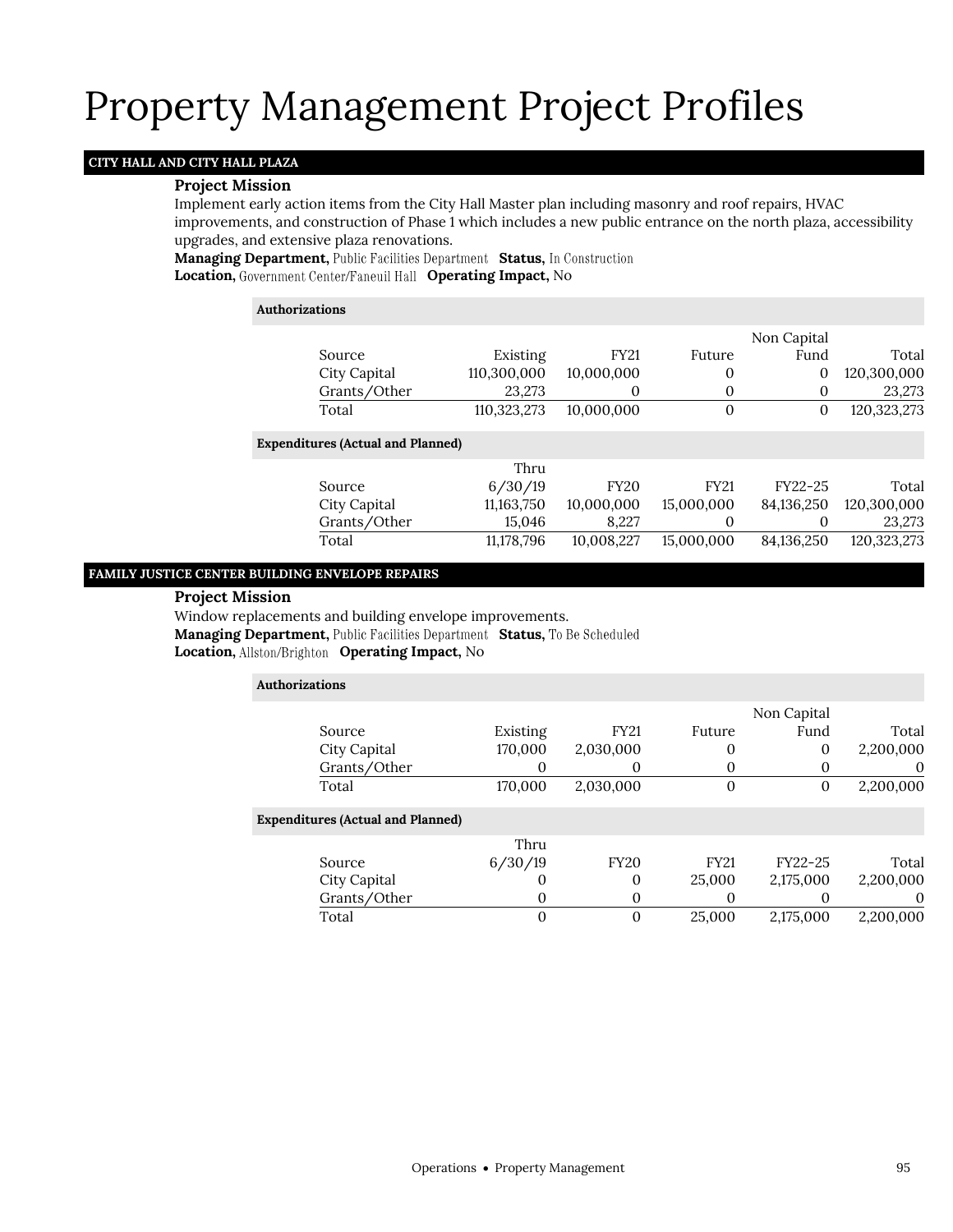# Property Management Project Profiles

## **FAMILY JUSTICE CENTER ELEVATOR UPGRADE**

### **Project Mission**

Upgrade elevator.

**Managing Department, Public Facilities Department Status, In Design Location, Allston/Brighton Operating Impact, No** 

**Authorizations**

|              |          |      |        | Non Capital |         |
|--------------|----------|------|--------|-------------|---------|
| Source       | Existing | FY21 | Future | Fund        | Total   |
| City Capital | 650,500  |      |        |             | 650.500 |
| Grants/Other |          |      |        |             |         |
| Total        | 650,500  |      |        |             | 650.500 |

### **Expenditures (Actual and Planned)**

| Thru    |             |             |         |         |
|---------|-------------|-------------|---------|---------|
| 6/30/19 | <b>FY20</b> | <b>FY21</b> | FY22-25 | Total   |
|         | 50,000      | 500.000     | 100,500 | 650,500 |
|         |             |             |         |         |
|         | 50,000      | 500,000     | 100,500 | 650,500 |
|         |             |             |         |         |

## **MUNICIPAL FACILITY REPAIRS**

### **Project Mission**

Building renovations at various municipal buildings including City Hall, 26 Court Street, and 1010 Massachusetts Avenue.

**Managing Department, Public Facilities Department Status, In Design Location, Various neighborhoods Operating Impact, No** 

| <b>Authorizations</b>                    |            |             |             |             |            |  |  |  |  |
|------------------------------------------|------------|-------------|-------------|-------------|------------|--|--|--|--|
|                                          |            |             |             | Non Capital |            |  |  |  |  |
| Source                                   | Existing   | <b>FY21</b> | Future      | Fund        | Total      |  |  |  |  |
| City Capital                             | 35,000,000 | 15,000,000  | 0           | 0           | 50,000,000 |  |  |  |  |
| Grants/Other                             |            | 0           | 0           | 0           | $\theta$   |  |  |  |  |
| Total                                    | 35,000,000 | 15,000,000  | $\theta$    | 0           | 50,000,000 |  |  |  |  |
| <b>Expenditures (Actual and Planned)</b> |            |             |             |             |            |  |  |  |  |
|                                          | Thru       |             |             |             |            |  |  |  |  |
| Source                                   | 6/30/19    | <b>FY20</b> | <b>FY21</b> | FY22-25     | Total      |  |  |  |  |
| City Capital                             | $_{0}$     | 50,000      | 2,500,000   | 47,450,000  | 50,000,000 |  |  |  |  |
| Grants/Other                             | 0          | 0           | 0           |             | $\theta$   |  |  |  |  |
| Total                                    | 0          | 50,000      | 2.500.000   | 47.450.000  | 50.000.000 |  |  |  |  |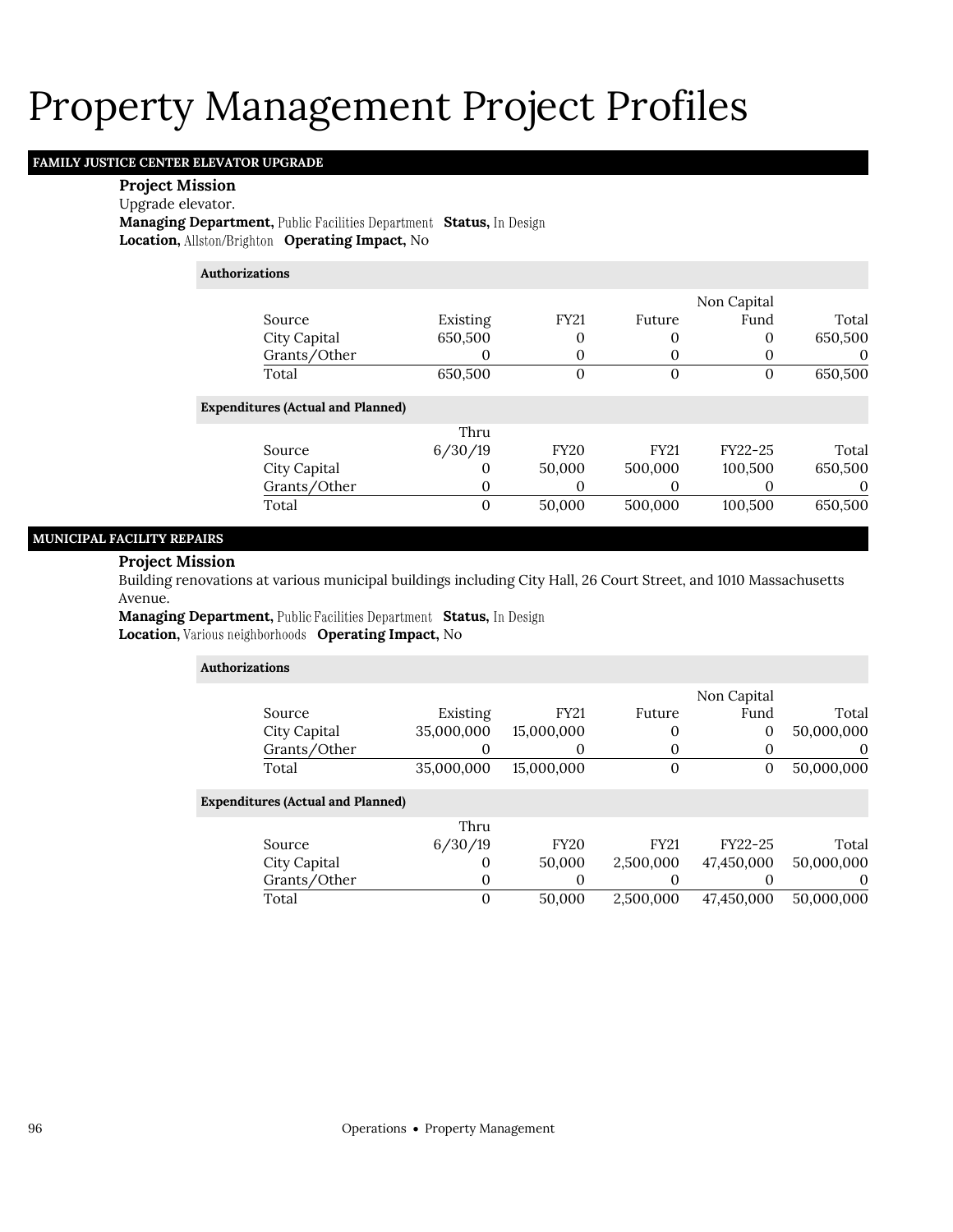# Public Facilities Department Operating Budget

## **Vacant,** *Director,* **Appropriation 181000**

## **Department Mission**

Public Facilities Department

The Public Facilities Department seeks to execute the most efficient and economical construction and alterations of municipal buildings. The Public Facilities Department is under charge of a three member board known as the Public Facilities Commission appointed by the Mayor.

## **Selected Performance Goals**

### **PFD Capital Construction**

- Accelerate front end administration of projects, thereby helping projects stay on schedule.
- Accurately estimate construction costs and yearly escalation.
- Keep change order costs under control, keeping projects on budget.

| <b>Operating Budget</b> | Program Name                        | <b>Total Actual '18</b> | <b>Total Actual '19</b> | <b>Total Approp</b><br>20 | <b>Total Budget '21</b> |
|-------------------------|-------------------------------------|-------------------------|-------------------------|---------------------------|-------------------------|
|                         | <b>PFD Capital Construction</b>     | 5,449,174               | 6,554,872               | 7,169,689                 | 7,060,474               |
|                         | <b>Total</b>                        | 5,449,174               | 6,554,872               | 7,169,689                 | 7,060,474               |
|                         |                                     |                         |                         |                           |                         |
| <b>Operating Budget</b> |                                     | <b>Actual '18</b>       | <b>Actual '19</b>       | Approp '20                | Budget '21              |
|                         | Personnel Services<br>Non Personnel | 5,062,271<br>386,903    | 6,024,250<br>530,622    | 6,857,557<br>312,132      | 6,763,779<br>296,695    |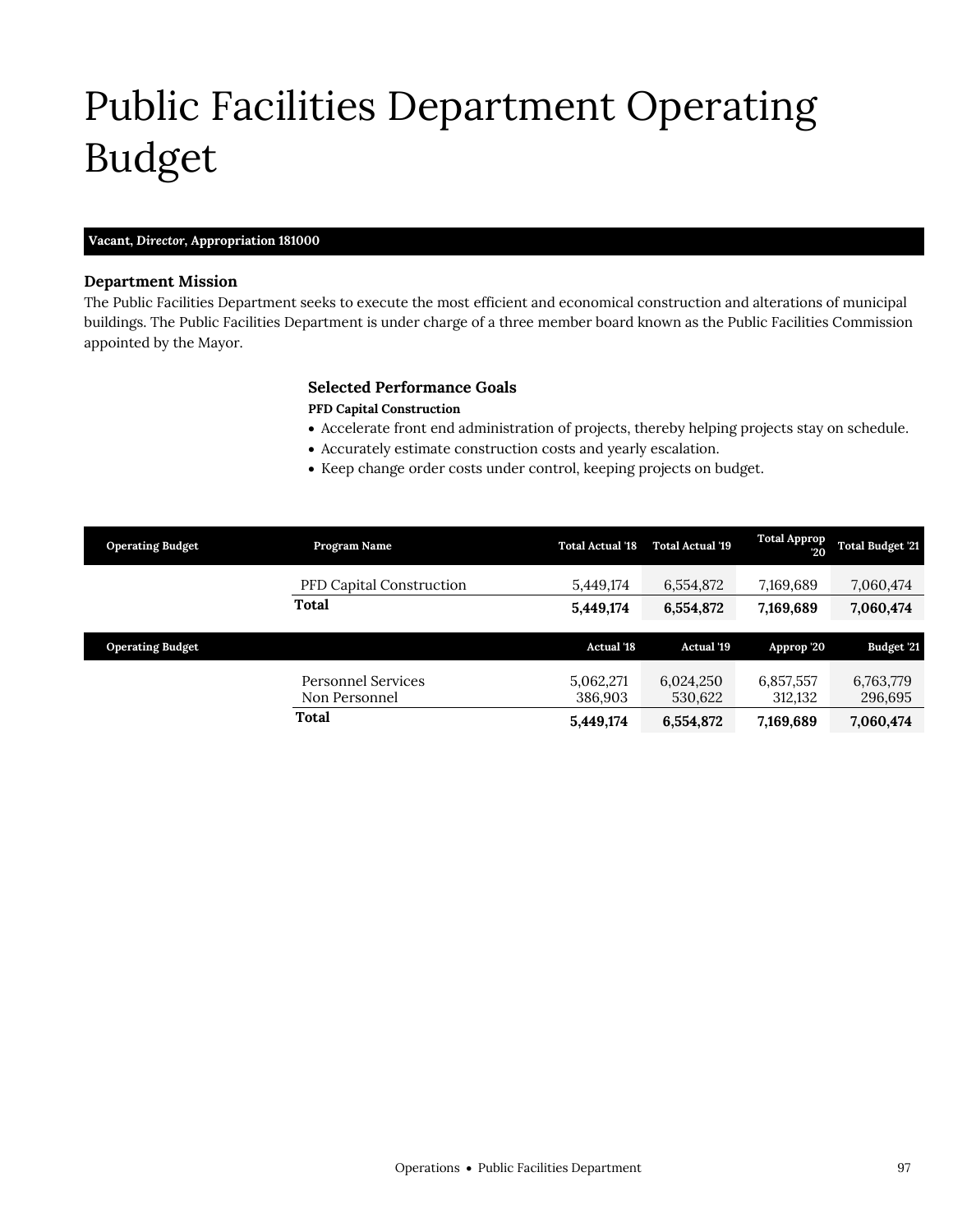# Public Facilities Department Operating Budget



## **Authorizing Statutes**

 Enabling Legislation, 1966. Mass Acts Ch 642.

## **Description of Services**

The Public Facilities Department is responsible for the coordination of capital improvement projects for approximately 370 buildings within its jurisdiction.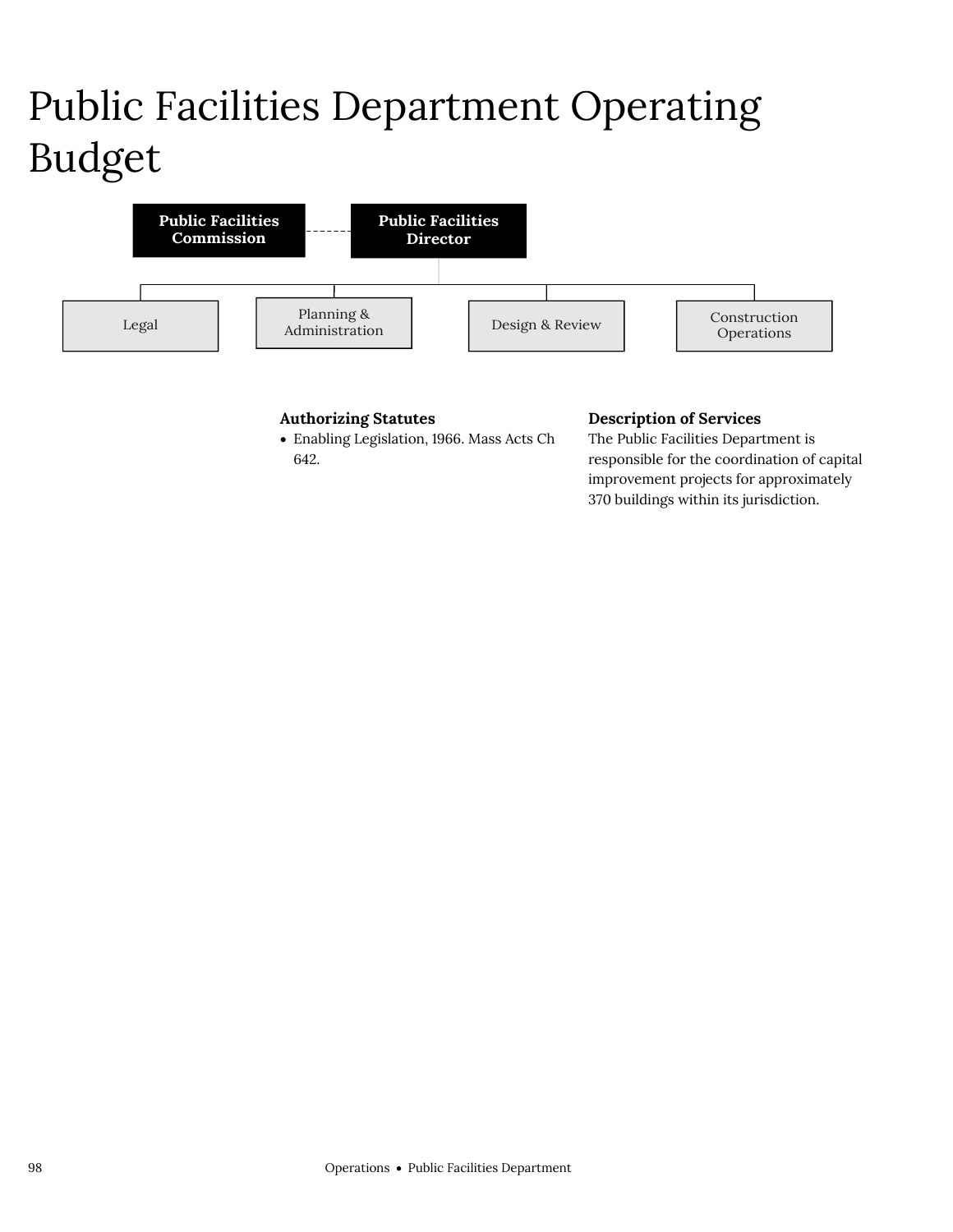# Department History

| <b>Personnel Services</b>                                               | FY18 Expenditure             | FY19 Expenditure                 | <b>FY20 Appropriation</b>        | FY21 Adopted                 | $Inc/Dec$ 20 vs 21               |
|-------------------------------------------------------------------------|------------------------------|----------------------------------|----------------------------------|------------------------------|----------------------------------|
| 51000 Permanent Employees                                               | 4,991,835                    | 5,962,797                        | 6,757,557                        | 6,663,779                    | $-93,778$                        |
| 51100 Emergency Employees                                               | $\overline{0}$               | 0                                | $\mathbf{0}$                     | $\mathbf{0}$                 | $\boldsymbol{0}$                 |
| 51200 Overtime                                                          | 70,436                       | 52,464                           | 100,000                          | 100,000                      | $\mathbf{0}$                     |
| 51600 Unemployment Compensation<br>51700 Workers' Compensation          | 0<br>$\overline{0}$          | 8,989<br>0                       | $\boldsymbol{0}$<br>$\mathbf{0}$ | 0<br>$\mathbf{0}$            | $\mathbf{0}$<br>$\mathbf{0}$     |
| <b>Total Personnel Services</b>                                         | 5,062,271                    | 6,024,250                        | 6,857,557                        | 6,763,779                    | $-93,778$                        |
| <b>Contractual Services</b>                                             | FY18 Expenditure             | FY19 Expenditure                 | FY20 Appropriation               | FY21 Adopted                 | $Inc/Dec$ 20 vs 21               |
|                                                                         |                              |                                  |                                  |                              |                                  |
| 52100 Communications                                                    | 3,540                        | 37,577                           | 48,225                           | 48,225                       | 0                                |
| 52200 Utilities<br>52400 Snow Removal                                   | 0<br>0                       | $\boldsymbol{0}$<br>$\mathbf{0}$ | $\boldsymbol{0}$<br>$\mathbf{0}$ | 0<br>$\mathbf{0}$            | $\boldsymbol{0}$<br>$\mathbf{0}$ |
| 52500 Garbage/Waste Removal                                             | $\overline{0}$               | 457                              | 1,000                            | 1,000                        | $\mathbf{0}$                     |
| 52600 Repairs Buildings & Structures                                    | $\overline{0}$               | 5,515                            | 11,000                           | 11,000                       | $\mathbf{0}$                     |
| 52700 Repairs & Service of Equipment                                    | 14,428                       | 12,126                           | 19,995                           | 15,495                       | $-4,500$                         |
| 52800 Transportation of Persons                                         | 6,035                        | 5,130                            | 7,100                            | 7,100                        | $\theta$                         |
| 52900 Contracted Services                                               | 311,901                      | 391,615                          | 163,385                          | 152,200                      | $-11,185$                        |
| <b>Total Contractual Services</b>                                       | 335,904                      | 452,420                          | 250,705                          | 235,020                      | $-15,685$                        |
| <b>Supplies &amp; Materials</b>                                         | <b>FY18 Expenditure</b>      | FY19 Expenditure                 | <b>FY20 Appropriation</b>        | FY21 Adopted                 | Inc/Dec 20 vs 21                 |
| 53000 Auto Energy Supplies                                              | 1,542                        | 1,544                            | 1,493                            | 1,625                        | 132                              |
| 53200 Food Supplies                                                     | 0                            | 0                                | $\boldsymbol{0}$                 | 0                            | $\boldsymbol{0}$                 |
| 53400 Custodial Supplies                                                | 0                            | $\mathbf{0}$                     | $\boldsymbol{0}$                 | $\mathbf{0}$                 | $\boldsymbol{0}$                 |
| 53500 Med, Dental, & Hosp Supply<br>53600 Office Supplies and Materials | $\overline{0}$<br>26,570     | $\mathbf{0}$<br>18,078           | $\mathbf{0}$<br>32,300           | $\mathbf{0}$<br>32,300       | $\boldsymbol{0}$<br>$\mathbf{0}$ |
| 53700 Clothing Allowance                                                | 1,750                        | 1,750                            | 1,750                            | 1,750                        | $\mathbf{0}$                     |
| 53800 Educational Supplies & Mat                                        | 0                            | 0                                | $\mathbf{0}$                     | $\mathbf{0}$                 | $\boldsymbol{0}$                 |
| 53900 Misc Supplies & Materials                                         | 2,519                        | 4,965                            | 5,500                            | 5,500                        | $\mathbf{0}$                     |
| <b>Total Supplies &amp; Materials</b>                                   | 32,381                       | 26,337                           | 41,043                           | 41,175                       | 132                              |
| <b>Current Chgs &amp; Oblig</b>                                         | <b>FY18 Expenditure</b>      | FY19 Expenditure                 | <b>FY20 Appropriation</b>        | FY21 Adopted                 | $Inc/Dec$ 20 vs 21               |
| 54300 Workers' Comp Medical                                             | $\boldsymbol{0}$             | $\boldsymbol{0}$                 | 0                                | 0                            | $\boldsymbol{0}$                 |
| 54400 Legal Liabilities                                                 | 0                            | 0                                | $\boldsymbol{0}$                 | 0                            | $\boldsymbol{0}$                 |
| 54500 Aid To Veterans                                                   | 0                            | 0                                | $\boldsymbol{0}$                 | 0                            | $\boldsymbol{0}$                 |
| 54600 Current Charges H&I                                               | $\overline{0}$               | $\mathbf{0}$                     | $\mathbf{0}$                     | $\mathbf{0}$                 | $\mathbf{0}$                     |
| 54700 Indemnification<br>54800 Reserve Account                          | 0<br>$\overline{0}$          | 0<br>$\mathbf{0}$                | $\boldsymbol{0}$<br>$\mathbf{0}$ | $\mathbf{0}$<br>$\mathbf{0}$ | $\mathbf{0}$<br>$\mathbf{0}$     |
| 54900 Other Current Charges                                             | 13,638                       | 29,925                           | 14,584                           | 14,700                       | 116                              |
| Total Current Chgs & Oblig                                              | 13,638                       | 29,925                           | 14,584                           | 14,700                       | 116                              |
| Equipment                                                               | <b>FY18 Expenditure</b>      | FY19 Expenditure                 | <b>FY20 Appropriation</b>        | FY21 Adopted                 | $Inc/Dec$ 20 vs 21               |
| 55000 Automotive Equipment                                              | $\mathbf{0}$                 | 0                                | 0                                | 0                            | 0                                |
| 55400 Lease/Purchase                                                    | 4,002                        | $\boldsymbol{0}$                 | 0                                | $\boldsymbol{0}$             | $\boldsymbol{0}$                 |
| 55600 Office Furniture & Equipment                                      | $\mathbf{0}$                 | $\mathbf{0}$                     | $\mathbf{0}$                     | $\mathbf{0}$                 | $\mathbf{0}$                     |
| 55900 Misc Equipment                                                    | 978                          | 21,940                           | 5,800                            | 5,800                        | $\boldsymbol{0}$                 |
| <b>Total Equipment</b>                                                  |                              |                                  |                                  | 5,800                        | $\boldsymbol{0}$                 |
|                                                                         | 4,980                        | 21,940                           | 5,800                            |                              |                                  |
| Other                                                                   | FY18 Expenditure             | FY19 Expenditure                 | FY20 Appropriation               | FY21 Adopted                 | $Inc/Dec$ 20 vs 21               |
|                                                                         |                              |                                  |                                  |                              |                                  |
| 56200 Special Appropriation                                             | $\mathbf{0}$                 | $\mathbf 0$                      | $\mathbf{0}$                     | $\boldsymbol{0}$             | 0                                |
| 57200 Structures & Improvements<br>58000 Land & Non-Structure           | $\mathbf{0}$<br>$\mathbf{0}$ | $\boldsymbol{0}$<br>0            | 0<br>$\boldsymbol{0}$            | 0<br>$\boldsymbol{0}$        | $\boldsymbol{0}$<br>$\mathbf{0}$ |
| <b>Total Other</b>                                                      | $\boldsymbol{0}$             | 0                                | $\boldsymbol{0}$                 | $\boldsymbol{0}$             | $\mathbf{0}$                     |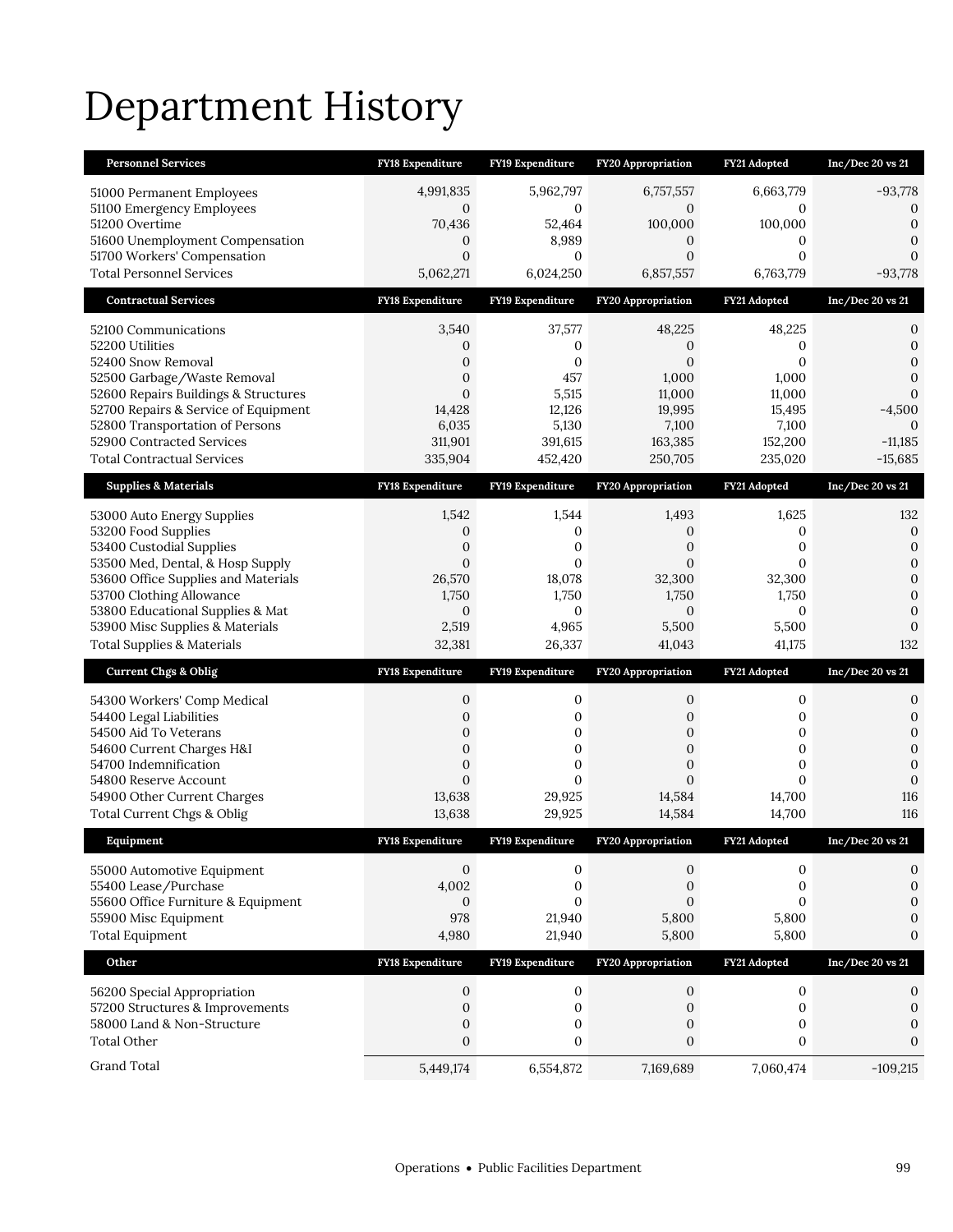## Department Personnel

| Title                            | Union<br>Code   | Grade | Position | FY21 Salary | Title                               | Union<br>Code   | Grade | Position | <b>FY21 Salary</b> |
|----------------------------------|-----------------|-------|----------|-------------|-------------------------------------|-----------------|-------|----------|--------------------|
|                                  |                 |       |          |             |                                     |                 |       |          |                    |
| Adm Asst                         | SU <sub>4</sub> | 15    | 4.00     | 271,791     | Data Proc Sys Analyst I             | SE1             | 07    | 1.00     | 91,981             |
| Admin Assistant                  | <b>EXM</b>      | 05    | 1.00     | 71,744      | Director                            | <b>CDH</b>      | NG    | 1.00     | 145,398            |
| Admin Asst (Propmgmt)            | SU <sub>4</sub> | 16    | 1.00     | 76,637      | Ex Asst                             | <b>EXM</b>      | 25    | 1.00     | 99,079             |
| Admin Officer<br>(PMDConstr&Rpr) | SE <sub>1</sub> | 04    | 1.00     | 67,039      | Procurement/AP Manager              | SE <sub>1</sub> | 08    | 1.00     | 108,468            |
| Architectural Designer (PCM)     | SE <sub>1</sub> | 08    | 1.00     | 108,468     | Program<br>Assistant(PMDConst&Rp)   | SE <sub>1</sub> | 04    | 1.00     | 75,441             |
| Asst Director                    | <b>EXM</b>      | 11    | 7.00     | 849,658     | Project Manager (PMD)               | SE <sub>1</sub> | 08    | 10.00    | 1,030,785          |
|                                  |                 |       |          |             | Project Manager II                  |                 |       |          |                    |
| Chief of Staff (Inter Govern)    | <b>EXM</b>      | 12    | 1.00     | 135,428     | (PMDConst&Rpr)                      | SE <sub>1</sub> | 09    | 7.00     | 724,943            |
| Clerk of Works II                | SE <sub>1</sub> | 07    | 19.00    | 1,746,219   | Schools Program Manager             | <b>EXM</b>      | 09    | 1.00     | 79,904             |
| Contract Manager (PropMngt)      | SU <sub>4</sub> | 18    | 1.00     | 93,199      | Sr Adm Analyst                      | SE <sub>1</sub> | 06    | 1.00     | 90,319             |
| Contracts Administrator          | SU <sub>4</sub> | 17    | 1.00     | 81,920      | Sr Project Manager<br>(PMDConst&Rp) | SE <sub>1</sub> | 10    | 6.00     | 755,632            |
|                                  |                 |       |          |             | <b>Sr Review Architect</b>          | SE <sub>1</sub> | 10    | 2.00     | 230,556            |
|                                  |                 |       |          |             | (PMDConRp)                          |                 |       |          |                    |
|                                  |                 |       |          |             | Total                               |                 |       | 69       | 6,934,609          |
|                                  |                 |       |          |             |                                     |                 |       |          |                    |
|                                  |                 |       |          |             | Adjustments                         |                 |       |          |                    |
|                                  |                 |       |          |             | Differential Payments               |                 |       |          | $\mathbf{0}$       |
|                                  |                 |       |          |             | Other                               |                 |       |          | 63,000             |
|                                  |                 |       |          |             | Chargebacks                         |                 |       |          | 11,500             |

**FY21 Total Request 6,663,778**

Chargebacks 11,500<br>
Salary Savings -345,331 Salary Savings<br>
FY21 Total Request<br>
FY21 Total Request<br>
6,663,778